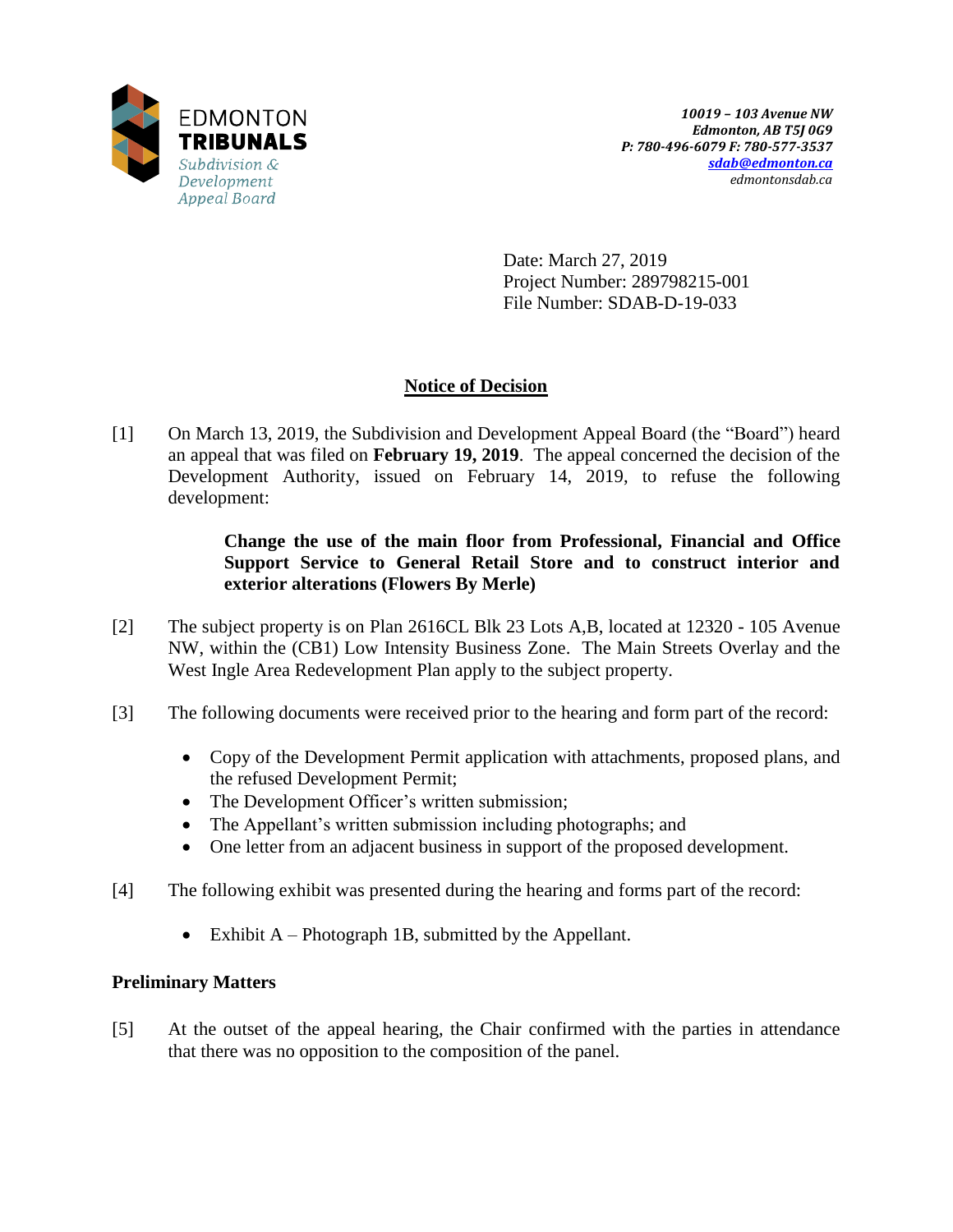- [6] The Chairman outlined how the hearing would be conducted, including the order of appearance of parties, and no opposition was noted.
- [7] The appeal was filed on time, in accordance with Section 686 of the *Municipal Government Act*, RSA 2000, c M-26. ("*MGA*")

#### **Summary of Hearing**

- *i) Position of the Appellant, Mr. Worrell*
- [8] Mr. Worrell, the owner of Flowers by Merle, explained to the Board that the business has operated for 53 years and services the whole City of Edmonton.
- [9] He gave a brief account of the business and what has led to the current appeal. In 2017, it was proposed that the LRT was to be built down Stony Plain Road, which became a concern for the business in the location it was in.
- [10] The business' five year lease ended in August 2018, so Flowers by Merle looked for a new location for the business around that time and found an appropriate location at 12320 - 105 Avenue NW, the subject Site.
- [11] The building on the subject Site was found to be suitable for the business as it allowed for the Permitted Use of a General Retail Store. It also allowed for easy access for customers.
- [12] The current building was developed in 1962 as a six unit apartment building. In 2007, the owner of the building demolished the apartments and developed one office on the second floor, an office on the main floor, and a general office/retail space on the other side of the main floor. The other two apartment spaces on the second floor were left in a demolished state.
- [13] A gravel front driveway was created on the east side of the building with additional landscaping, and all the grass in front of the site was removed sometime prior to Flowers by Merle moving into the building.
- [14] Mr. Worrell referred to photograph 1a of his submission, showing there is gravel in front of the building that was there when they moved to the site.
- [15] Also prior to moving into the building, Mr. Worrell explained that there was a tailoring shop on the side of the gravel area, which used that gravel area an assembling area for the tailor, giving reason for why the gravel existed.
- [16] He provided the Board with photograph 1b showing coin operated parking metres in front of the building. He stated that the metres were originally introduced onto this street as commuters would park their vehicles in this area and those individuals take the bus from this location (Exhibit A).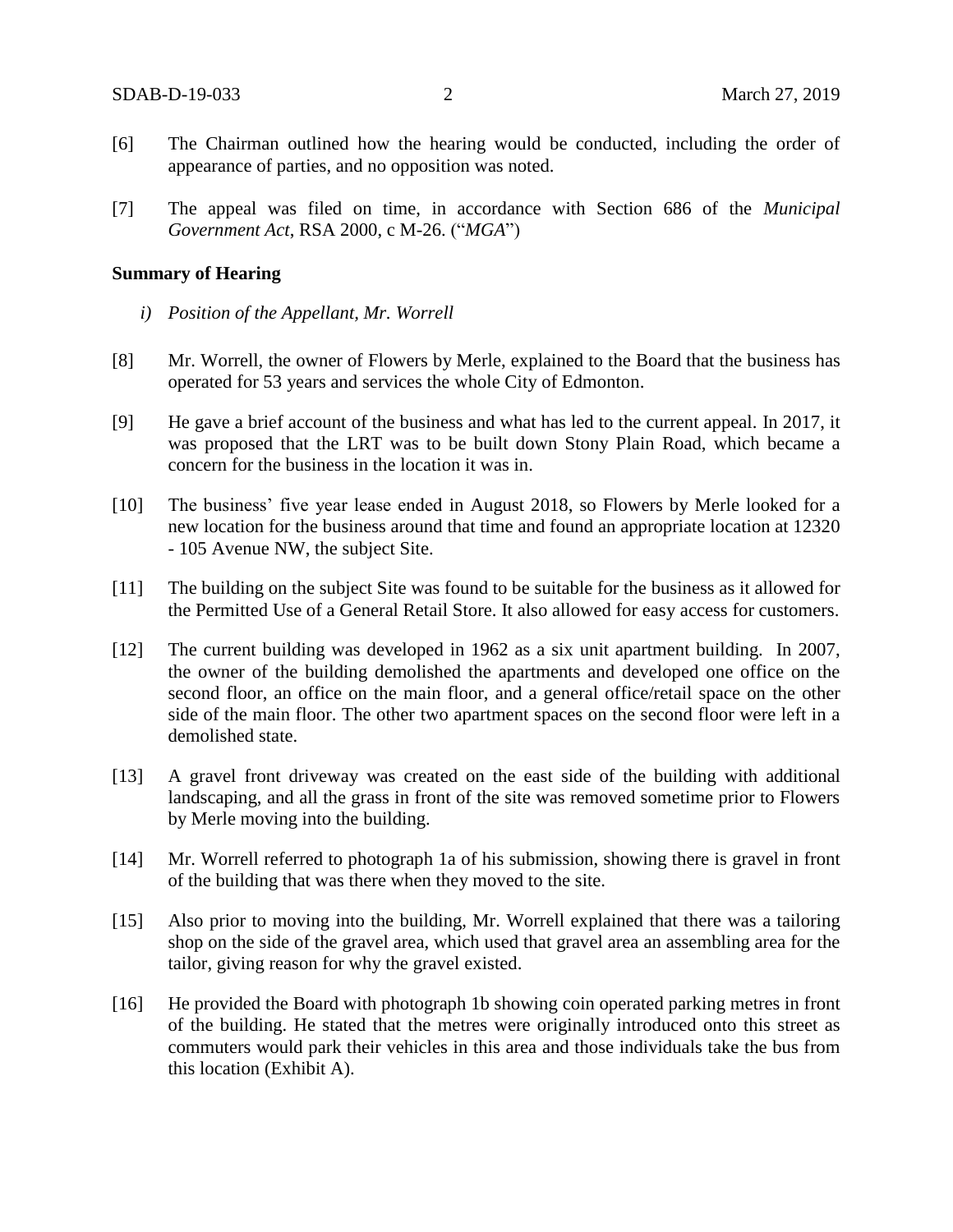- [17] Mr. Worrell referred to photograph 1 of his submission, showing the new EPark signs. He noted that the coin operated parking metres had been removed and replaced with the EPark system, which is much more complicated to use than the traditional coin operated metres. He noted that many of his cliental were seniors and struggled with using this system. He indicated that he himself had issues with the system when he has parked in this area and has had his vehicle tagged.
- [18] He approached the parking department in June to consider either a 15-minute passenger loading zone or a 30-minute commercial loading drop zone to be located on the street in front of the property. This loading zone would replace one of the existing hourly paid onstreet parking stalls. The request for a loading zone was refused.
- [19] The majority of his customers are at the subject Site for approximately 15 minutes to pick up a pre-made floral arrangement and other miscellaneous items. The requested parking in the front yard is important for the business.
- [20] The graveled area on the subject Site was finished with asphalt with some greenery added as an alternative to the on-street loading zone request that was refused.
- [21] He referred to the letter sent to his Councillor dated August 8, 2018 showing that there is a permitted 15-minute loading zone sign in front of a building on 109 Street south of 104 Avenue. In his opinion, he should be granted the same loading zone sign.
- [22] He referred to photograph 2 of his submission, showing the driveway off 105 Avenue providing access to the rear of the apartment building, which fronts onto 124 Street. There is a City of Edmonton garbage bin located on the City right-of-way. He spoke to the Development Officer regarding this concern and was informed that even though the bin is located along 105 Avenue, since the building faces 124 Street, this is considered the rear of the building.
- [23] He referred to photographs 3 and 3a of his submission, showing POGO vehicles parking on the street for a long period of time which have not been issued tickets from the City.
- [24] The POGO vehicles are left for several days in front of the subject Site leaving only one metered parking stall for direct access to the store.
- [25] The property directly across the street has surface parking to the edge of the sidewalk with no screening. He noted that he was informed that because this parking lot is to the side of the building that is not an issue. He does not agree as the property is exposed to 105 Avenue and is not screened, which he believes does not comply with regulations of the Main Streets Overlay.
- [26] He referred to photograph 5 of his submission, showing a property along 105 Avenue that has a front drive crossing with five cars parked in front of the building.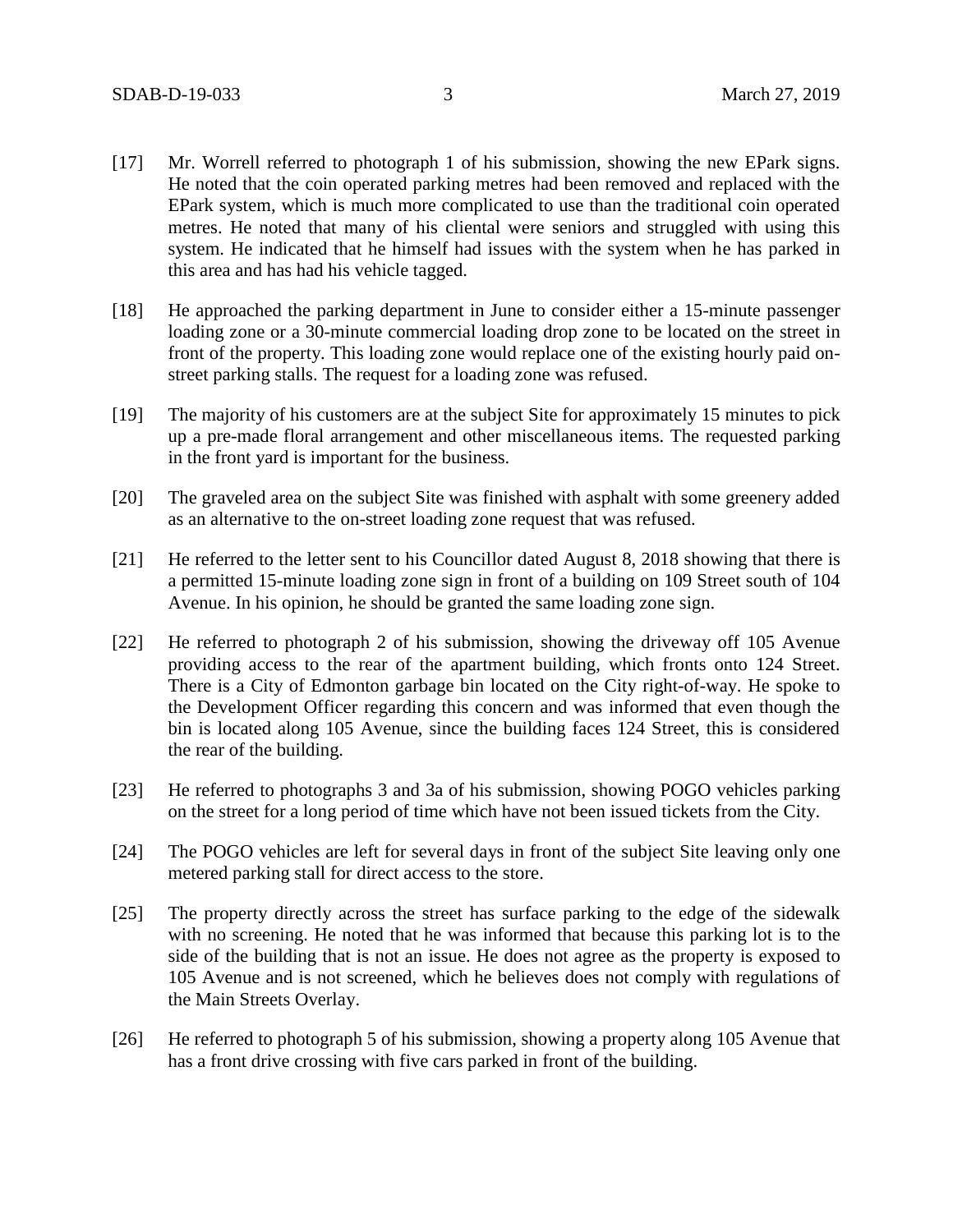- [27] He referred to photograph 6 of his submission, showing a property on 105 Avenue that has a surface parking stall on the right-of-way between the sidewalk and the property.
- [28] He referred to photograph 7 of his submission, showing a liquor store that has a parking lot in front of the building. There is only boulevard grass for landscaping on this property.
- [29] He referred to photographs 4 and 4a of his submission, showing the building across the street where cars park behind the building. In his opinion, cars are parked behind the building but look as if they are on the Avenue and it is his opinion that customers for his business should be allowed to as well.
- [30] In his opinion, the renovations are minor which enhances the building and the neighbourhood.
- [31] He understands that the area is in transition and is looking to its future as a pedestrian friendly neighborhood. However, he does not believe that this is actually occurring because people are still using cars to get to work and to their favorite shopping venues in that area.
- [32] The previous business location on Stony Plain Road was in the heart of the Glenora and Westmount Districts and, in the majority, local residents drove to that location. At the new location, besides the parking stalls in front of the store, there are parking stalls on the street on the north side of the shop that are filled early in the morning by people parking their cars to take the bus to downtown for work.
- [33] He recognized that in the future, this building will be a focus of redevelopment and that the Main Street Overlay will become an important part of the redevelopment application.
- [34] He noted that he provided the City with a plan to add flower planters on the right-of-way, which he believed would provide a better visual enhancement to the street.
- [35] The subject Site had parking in the front of the building prior to the Bylaw changing in 2011 and 2016.
- [36] Mr. Worrell provided the following information in response to questions by the Board:
	- a. The business occupies the whole building with retail on the main floor and storage on the second floor.
	- b. There are six parking stalls at the rear of the building that are used for employee parking.
	- c. Parking could take place in the rear lane if needed. The adjacent business has an excess of parking where cars could park on occasion.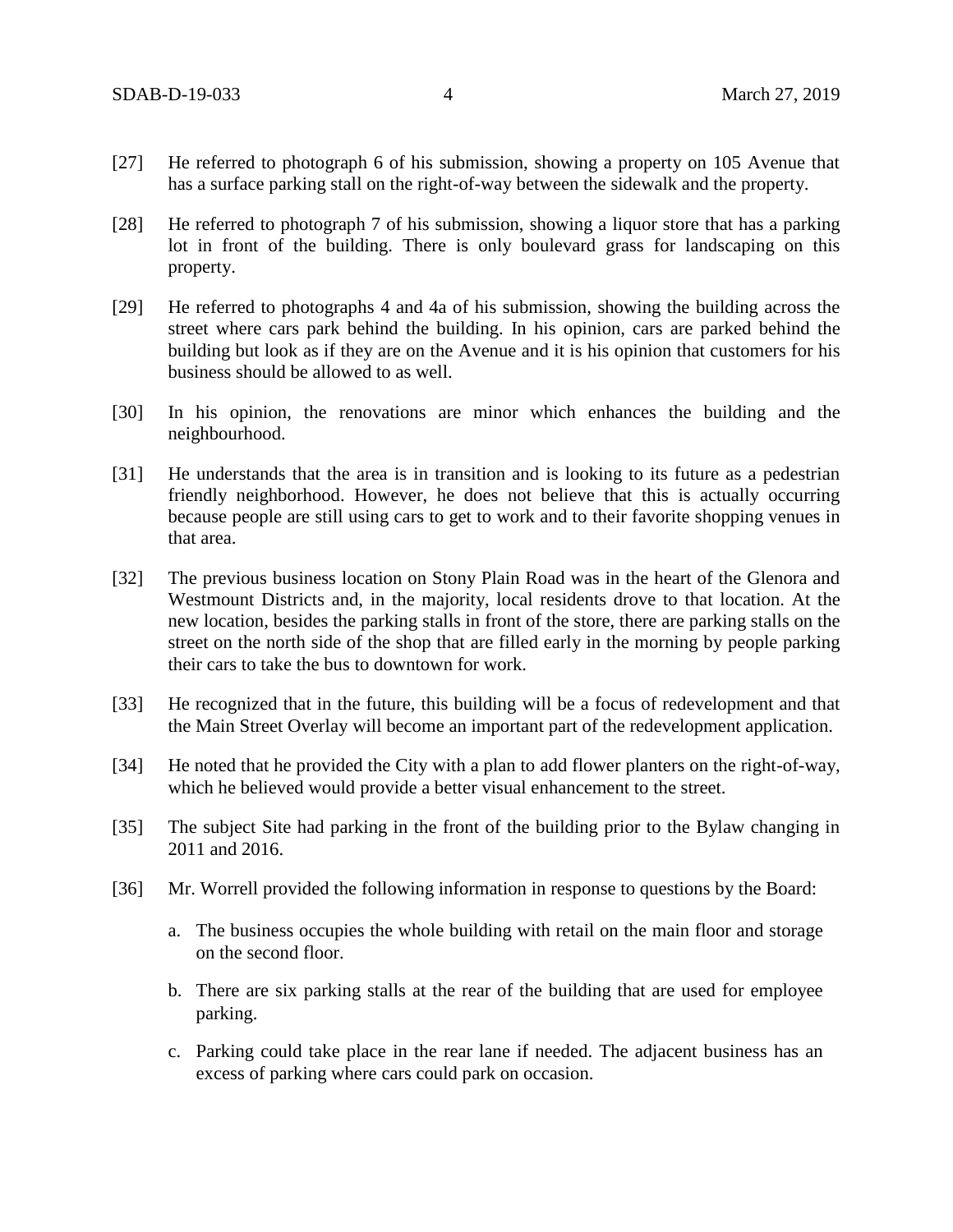- d. There are four (4) or five (5) public, on-street parking spaces in front of the hair salon and four (4) public, on-street parking spaces in front of the Living Sounds Hearing Centre.
- e. There is metered parking on one side of 124 Street only. The other side provides free parking.
- f. The walkways are kept clean as clients carry large packages from the building to their car.
- g. He is in agreement to all of the suggested conditions from the Development Officer except for condition No. 10, which they are appealing.
- h. The intention of the Overlay is to enhance the district. In his opinion, once the LRT construction is started, it will be difficult for cars to get around which will affect the Avenue and limit parking, which will negatively affect the district.
- i. Several buildings in the area are in transition and waiting for the LRT so some of the properties do not have landscaping complete.
- j. There are 15-minute loading zones throughout the City. He recognized that a 15 minutes loading zone may restrict people from parking and taking the bus.
- k. Deliveries for the business take place at the rear of the building.
- *ii) Position of Ms. Harper, an employee of the Appellant*
- [37] Ms. Harper stated to the Board that some of the parking in the area is free and some is metered.
- [38] She noted to the Board that parking in the area is inconsistent and confusing for people to know where they have to pay to park.

### *iii) Position of the Development Officer, Mr. Kennedy*

- [39] Mr. Kennedy explained to the Board that the main concern regarding the application for Flowers by Merle is the parking and hard surfaced area in front of the business.
- [40] The landscaping was reviewed when the application was made for exterior alterations. Even though the parking area existed when the Appellant purchased the property, the City wants to update what is already there which may include adding trees or shrubs. He noted that the west side of the property meets the requirements.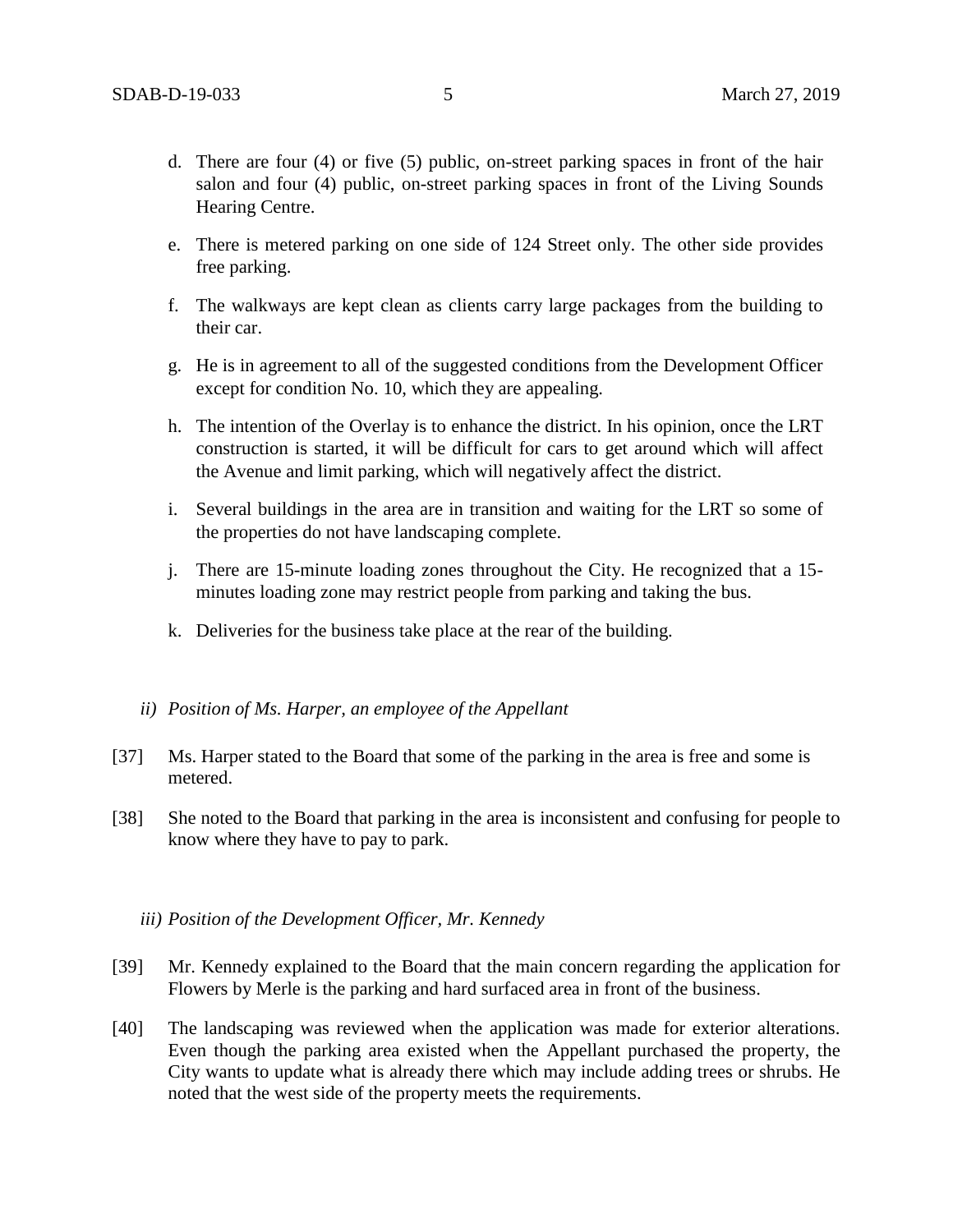- [41] He was unaware that the business occupied both floors of the building as the application was only for the main floor. However, he believed that using the top floor of the building would not affect the parking calculation.
- [42] Trash collection is to be on-site and screened. The dumpster shown in the Site Plan was not taken into account during the review.

It was noted to the Board Officer that the dumpster is not on the subject Site but services the neighbouring property.

- [43] Mr. Kennedy provided the following information in response to questions by the Board:
	- a. Development Compliance will need to address the location of that dumpster on the neighbouring property.
	- b. Access off of the rear lane would not create additional conflict with parking behind the building.
	- c. Mr. Kennedy explained to the Board that each time there is a development application, it is a chance for the Development Authority to increase compliance incrementally with the plan, depending on if the development interferes short term or long term with the planning goals of the neighbourhood.
	- d. He could not comment on how things will be impacted with the LRT construction. He believed that bringing properties into compliance is better now than later.
	- e. The front of the subject Site faces the avenue and the rear of the neighbouring apartment building faces the abutting lane.
	- f. He noted that the Development Authority considers each property on its own. The subject Site fronts onto 105 Avenue with parking at the rear of the property. The apartment fronts onto 123 Street with parking considered to be at the rear of the building.
	- *iv) Rebuttal of the Appellant, Mr. Worrell*
- [44] Mr. Worrell noted that the property existed as it does when he moved to the property.
- [45] The upper floor is no larger than the main floor and is only used for storage.
- [46] Mr. Worrell pointed out that there were a lot of vagrants in the area when they moved to the building but the situation has now improved.
- [47] Mr. Worrell believed that the alterations to the building are more aesthetically pleasing than what was there previously and has improved the area.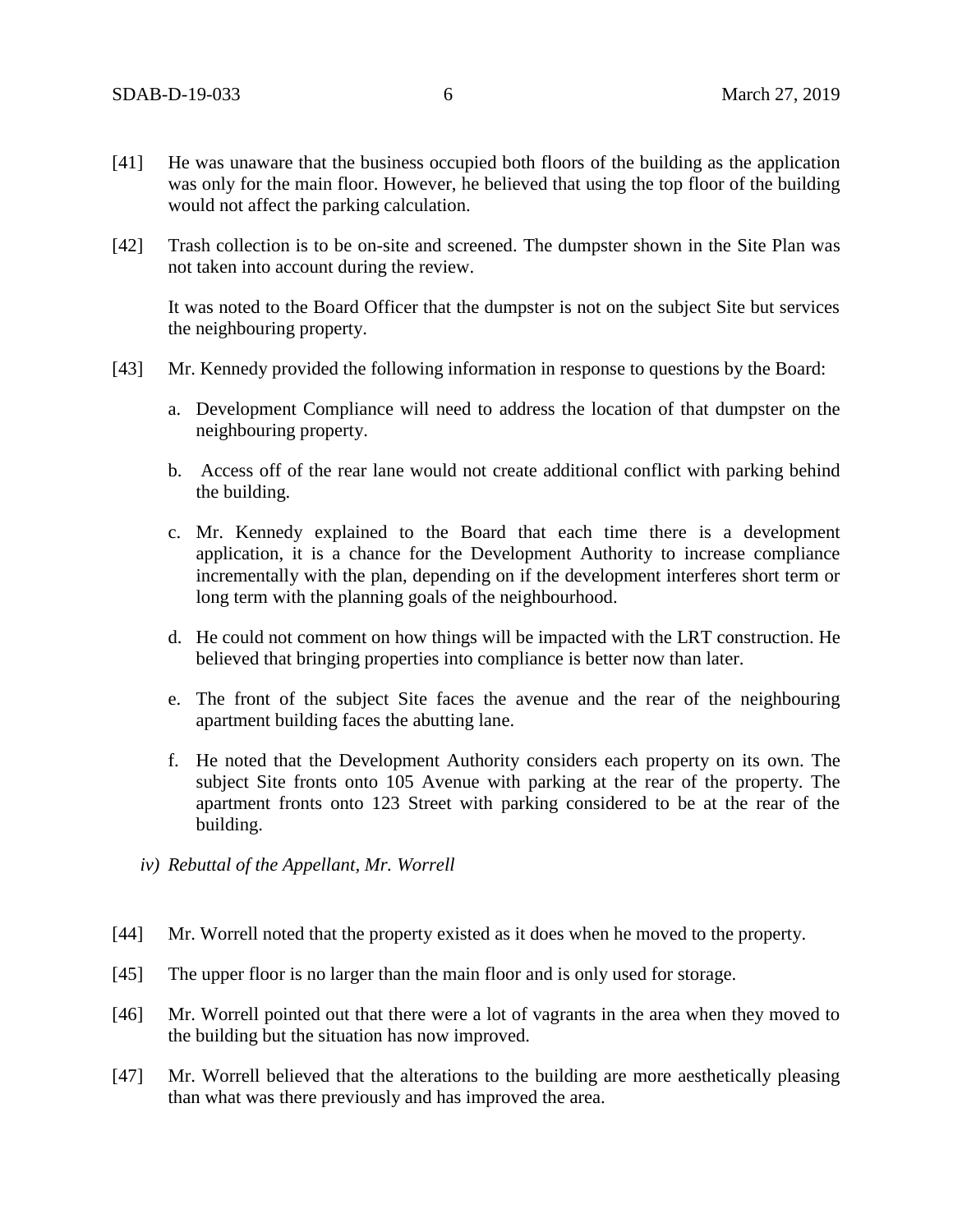- [48] The purpose of providing the extra parking in the front yard is because Flowers by Merle is trying to make the building more accessible for the customers.
- [49] Mr. Worrell is willing to add planters in the City right-of-way.
- [50] Mr. Worrell explained that new asphalt was added on top of broken up asphalt. This will make is easy to keep clear of snow in the winter.
- [51] The Use of the building was for an Apartment building until 2007. He confirmed that Maxwell Tailors was operating in the building prior to Flowers by Merle moving into the building. Maxwell Tailors had issues with on-street parking so they had initially developed the gravel parking in front of the building to use for customer parking and other activities of the business.
- [52] Again, he noted that people were parking in front of the building before he paved the area.
- [53] Trash collection for the business is in the rear lane and is partially in the parking area in the rear lane.

## **Decision**

- [54] The appeal is **ALLOWED** and the decision of the Development Authority is **REVOKED**. The development is **GRANTED** as applied for to the Development Authority, subject to the following amended **CONDITIONS**: **( Condition #10 retained)**
	- 1. In all non-industrial developments, the design and use of exterior finishing materials shall be to the satisfaction of the Development Officer who shall ensure, as far as reasonably practicable, that materials shall be used that ensure that the standard of the proposed buildings and structures shall be similar to, or better than, the standard of surrounding development. (Reference Section 57.3(1)).
	- 2. Loading, storage, and trash collection areas shall be located to the rear or sides of the principal building and shall be screened from view from any adjacent Sites, public roadways or a LRT line in accordance with the provisions of Section 55.5 of this Bylaw. If the rear or sides of a Site are used for parking, an outdoor service or display area or both, and abut a Residential Zone or a Lane serving a Residential Zone, such areas shall be screened in accordance with the provisions of subsection 55.4 of this Bylaw. (Reference Section 330.4(5)).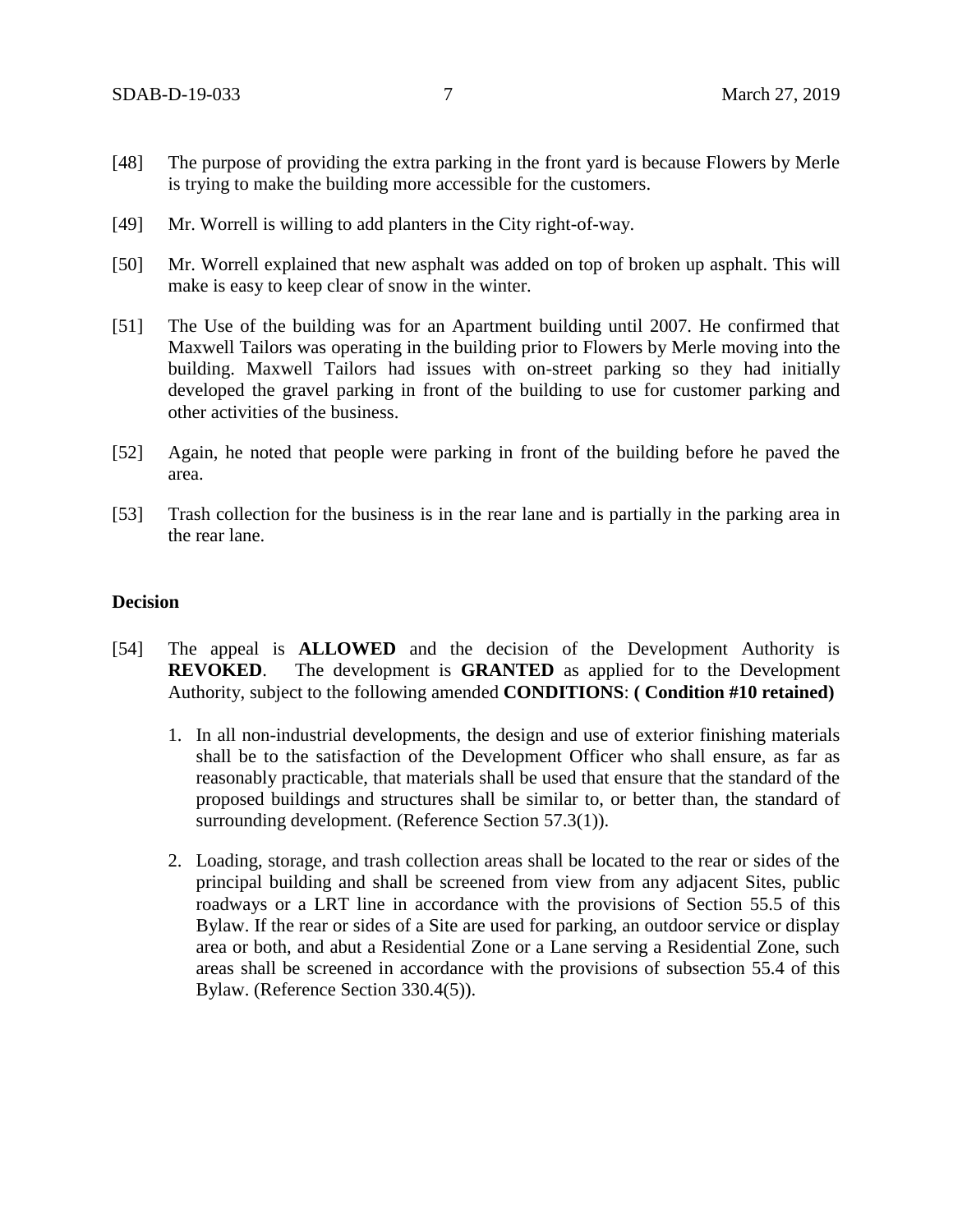- 3. All mechanical equipment, including roof mechanical units, shall be concealed by screening in a manner compatible with the architectural character of the building or concealed by incorporating it within the building. (Reference Section 330.4(7)).
- 4. Main building entrances for all Uses shall be designed for universal accessibility. Level changes from the sidewalk to entrances of buildings shall be minimized. Sidewalk furniture and other elements shall be located out of the travel path of entrances to ensure they are not obstacles to building access. (Reference Section 819.3(20))
- 5. Each Façade facing a public roadway other than a Lane shall have a minimum of 70% clear, nonreflective glazing on the exterior of the ground floor to promote pedestrian interaction and safety. Proportion of glazing is calculated as a percent of linear meters at 1.5 metres above finished Grade. (Reference Section 819.3(22)).
- 6. A maximum of 10% of the first Storey glazing may be covered by Signs. The remainder of the glazing shall remain free from obstruction. (Reference Section 819.3(23)).
- 7. All required parking and loading facilities shall only be used for the purpose of accommodating the vehicles of clients, customers, employees, members, residents or visitors in connection with the building or Use for which the parking and loading facilities are provided, and the parking and loading facilities shall not be used for driveways, access or egress, commercial repair work, display, sale or storage of goods of any kind, except for the purpose of Special Events. (Reference Section 54.1(1)(c)).
- 8. Parking spaces for the disabled shall: be provided in accordance with the Alberta Building Code in effect at the time of the Development Permit application, for which no discretion exists; be included, by the Development Officer, in the calculation of the applicable minimum parking requirement; and be identified as parking spaces for the disabled through the use of appropriate signage, in accordance with Provincial standards. (Reference Section 54.1(3)).
- 9. All access locations and curb crossings shall require the approval of Transportation Services (Reference Section 53(1)).
- **10. The applicant must remove the parking area, including Hard Surfacing located within the road right- of-way and restore the area back to the satisfaction of the City.**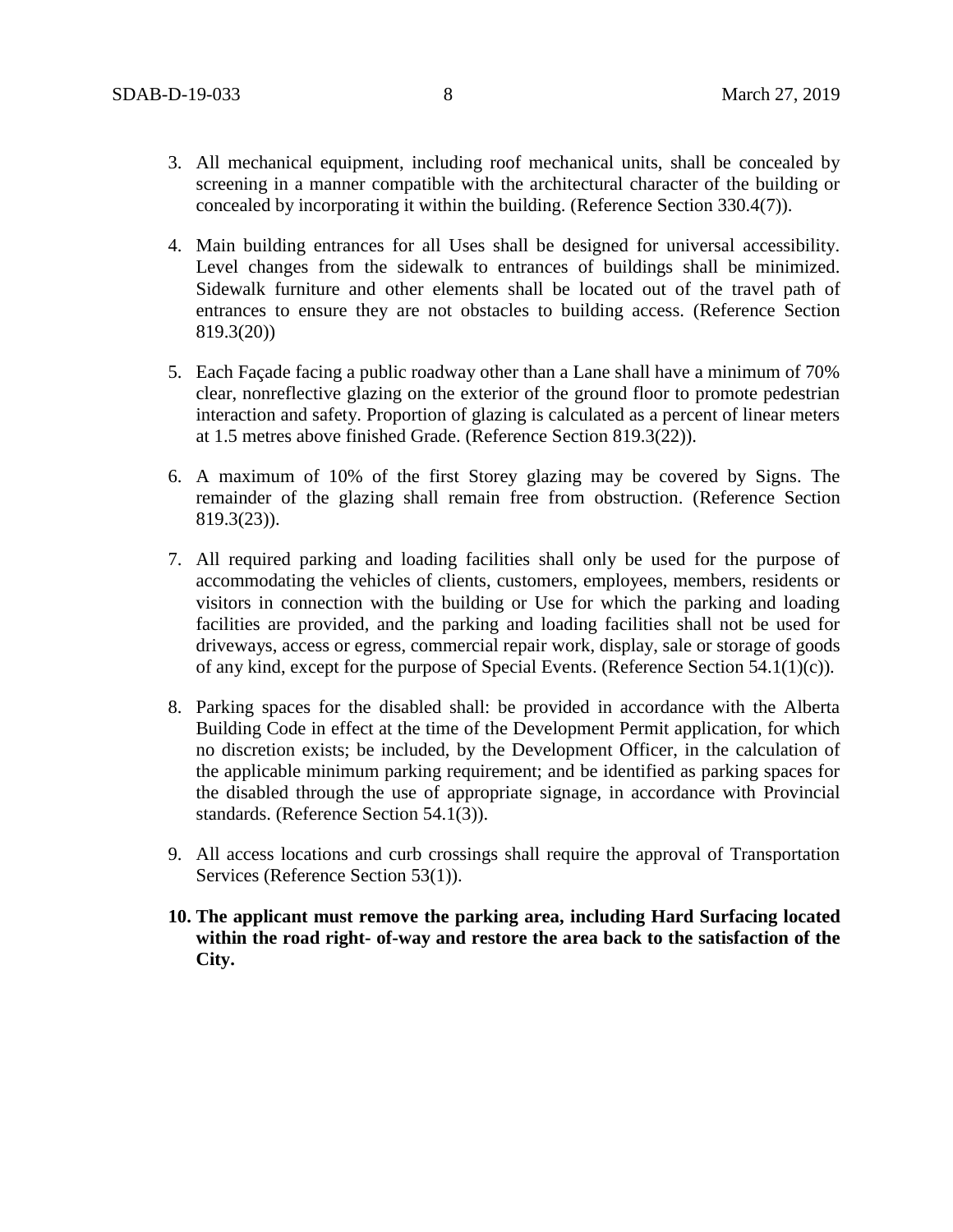#### GENERAL NOTES:

- 1. The Development Permit shall not be valid unless and until: any conditions of approval, except those of a continuing nature, have been fulfilled; and the time for filing a notice of appeal to the Subdivision and Development Appeal Board as specified in subsection 21(1) of this Bylaw and the Municipal Government Act has passed (Reference Section 17.1(1)).
- 2. This Development Permit is not a Business Licence. A separate application must be made for a Business Licence.
- 3. Signs require separate Development Applications.
- 4. A Building Permit is required for any construction or change in use of a building. For a building permit, and prior to the Plans Examination review, you require construction drawings and the payment of fees. Please contact the 311 Call Centre for further information.
- 5. The City of Edmonton does not conduct independent environmental checks of land within the City. If you are concerned about the suitability of this property for any purpose, you should conduct your own tests and reviews. The City of Edmonton, in issuing this Development Permit, makes no representations and offers no warranties as to the suitability of the property for any purpose or as to the presence or absence of any environmental contaminants on the property.
- 6. An approved Development Permit means that the proposed development has been reviewed against the provisions of this Bylaw. It does not remove obligations to conform with other legislation, bylaws or land title instruments including, but not limited to, the Municipal Government Act, the Safety Codes Act or any caveats, restrictive covenants or easements that might be attached to the Site.

### **Reasons for Decision**

- [55] A General Retail Store is a Permitted Use in the (CB1) Low Intensity Business Zone.
- [56] The proposed development complies with all relevant development regulations with the exception of the restrictions on parking found in the Main Streets Overlay.
- [57] The General Purpose of the Main Street Overlay in Section 819.1 is to encourage and strengthen the pedestrian-oriented character of Edmonton's main street commercial areas that are located in proximity to residential and transit-oriented areas, by providing visual interest, transparent storefront displays, and amenities for pedestrians.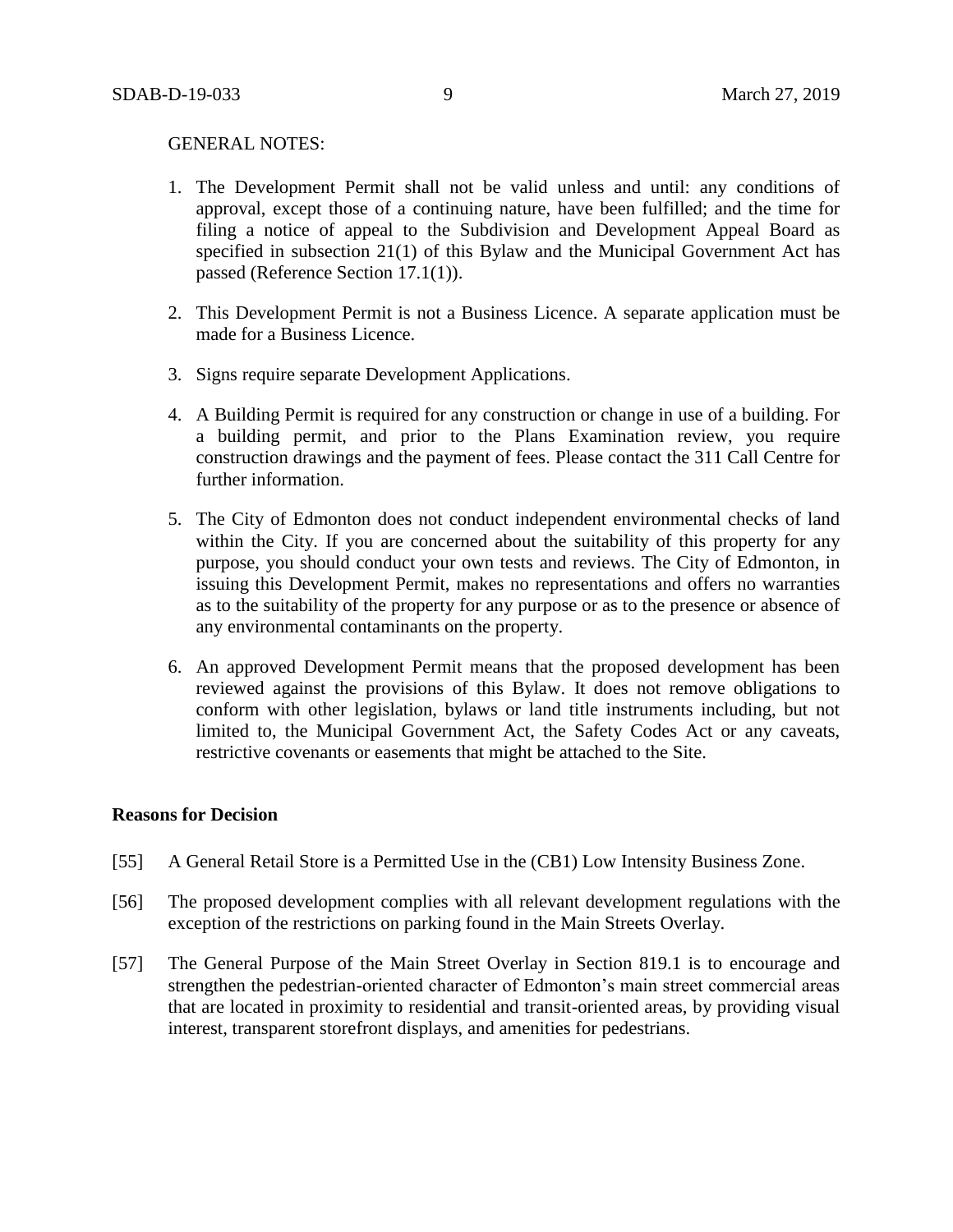- [58] The Board acknowledges that one of the ways the Main Streets Overlay attempts to achieve those goals is to confine parking to the rear of any building located within this Overlay.
- [59] It is difficult for a pedestrian walkway to have "visual interest" and "transparent storefront displays" when there are parked cars in between the sidewalk and the store front.
- [60] For this reason, all parking shall be located in the rear of the building as outlined in Section 819.3(8) that states*: all surface parking and underground parking access shall be located at the rear of the building and be screened from view using methods such as Landscaping, public art, and Crime Prevention Through Environmental Design principles to enhance the appearance, natural surveillance and safety of the Lane.*
- [61] The Development Officer confirmed that the property is required to have six (6) on-site parking spaces. The six (6) required parking spaces are located at the rear of the building, complying with the requirements of the Zoning Bylaw.
- [62] In addition, there is on-street parking in the close proximity to the subject Site which increases the amount of parking available for the business.
- [63] The Appellant stated that the majority of the customers stay for approximately 15 minutes, which lessens the parking needs for the General Retail Store.
- [64] The Board, therefore, declines to waive the requirements of Section 819.3(8).
- [65] Furthermore, in order for the Board to grant a variance, the test found in Section 687(3)of the *Municipal Government Act* would have to be met:

687(3) In determining an appeal, the subdivision and development appeal board

…

(i) the proposed development would not

(A) unduly interfere with the amenities of the neighbourhood, or

(B) materially interfere with or affect the use, enjoyment or value of neighbouring parcels of land,

[66] With regard to Section  $687.3(d)(i)(A)$ , the Board agrees with the appellant that the variance might not materially interfere with or affect the use, enjoyment or value of neighbouring parcels of land. However, with regard to Section  $687.3(d)(i)(B)$ , the Board finds that the proposed Front Yard parking would unduly interfere with the amenities of the neighbourhood.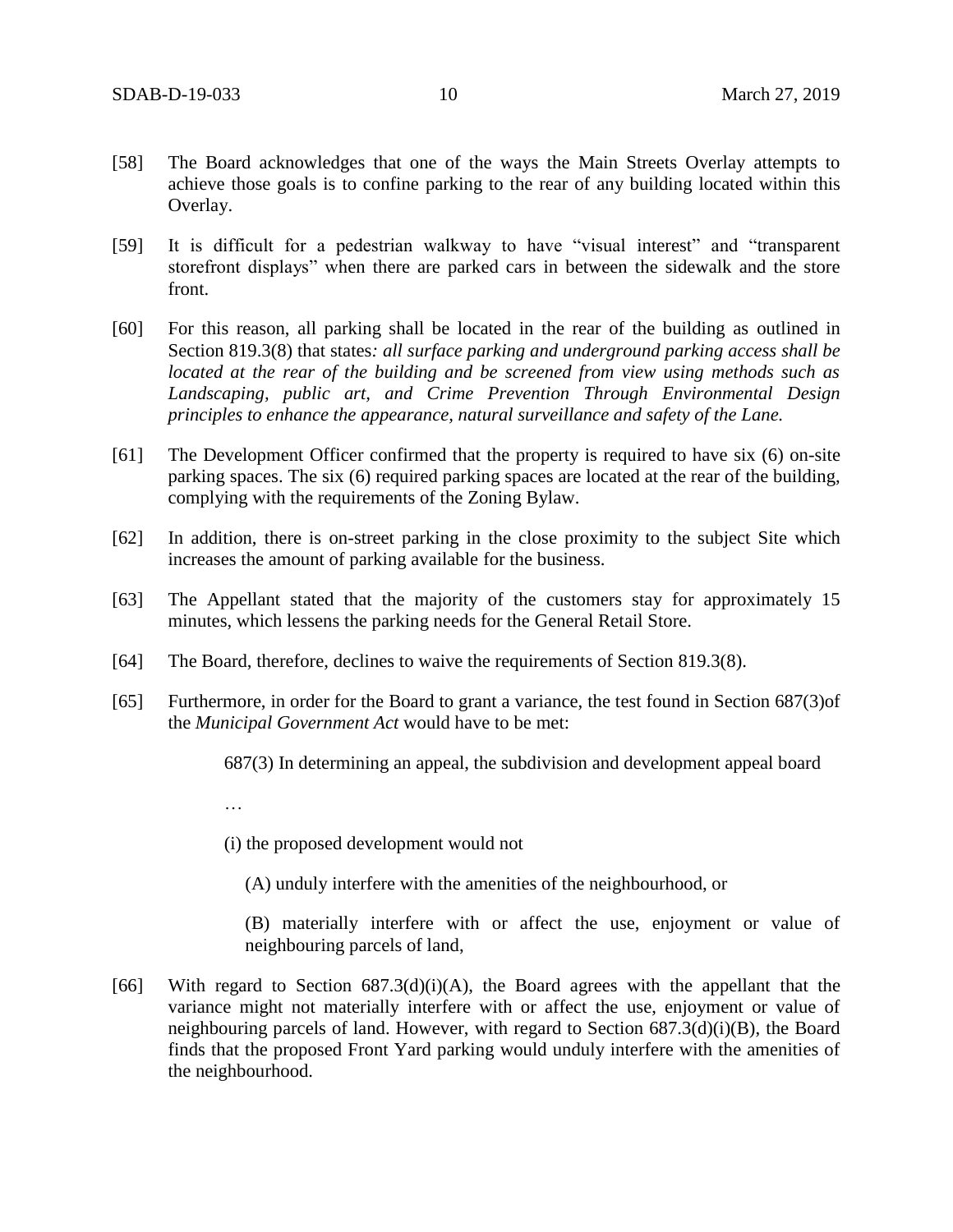- [67] This neighbourhood, being part of the 124 Street corridor, is advantaged by an increase in pedestrians and walkable store front displays that are visible to pedestrians and would be harmed by instituting parking in the Front Yard of a business.
- [68] For these reasons, the Board declines to grant the variance in parking.
- [69] The Board finds that the appeal is being allowed because but for condition No. 10, as instituted by the Board, the proposed development becomes one of a Permitted Use with no variances, and therefore, should be allowed.

KChemiau sf.

for

Mr. I. Wachowicz, Chairman Subdivision and Development Appeal Board

Board Members in Attendance: Ms. K. Cherniawsky; Ms. S. McCartney; Mr. D. Fleming

CC: City of Edmonton, Development & Zoning Services, Attn: Mr. Kennedy / Mr. Luke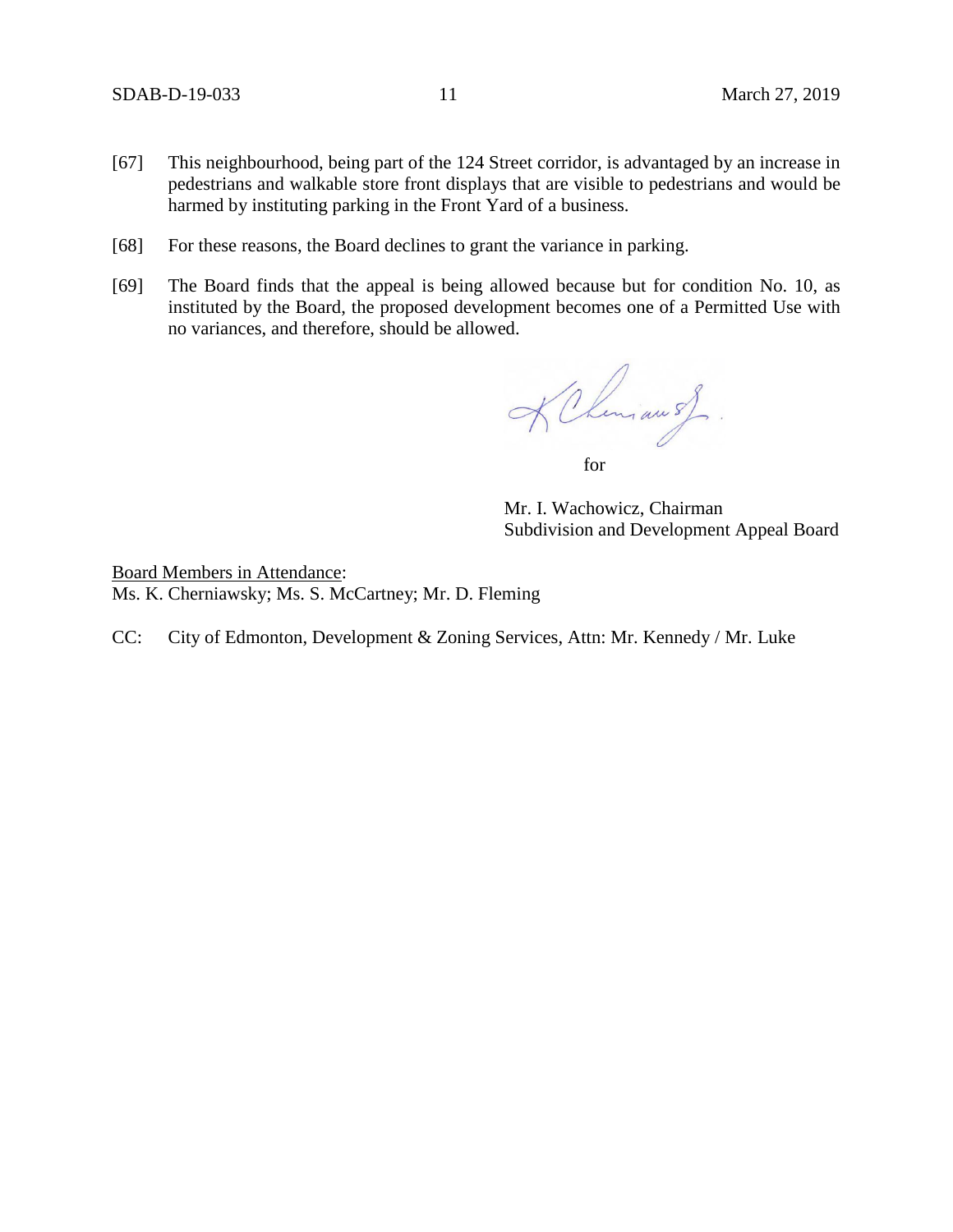## **Important Information for the Applicant/Appellant**

- 1. This is not a Building Permit. A Building Permit must be obtained separately from Development & Zoning Services, located on the 2nd Floor, Edmonton Tower, 10111 – 104 Avenue NW, Edmonton, AB T5J 0J4.
- 2. Obtaining a Development Permit does not relieve you from complying with:
	- a) the requirements of the *Edmonton Zoning Bylaw*, insofar as those requirements have not been relaxed or varied by a decision of the Subdivision and Development Appeal Board,
	- b) the requirements of the *Alberta Safety Codes Act*,
	- c) the *Alberta Regulation 204/207 – Safety Codes Act – Permit Regulation*,
	- d) the requirements of any other appropriate federal, provincial or municipal legislation,
	- e) the conditions of any caveat, covenant, easement or other instrument affecting a building or land.
- 3. When an application for a Development Permit has been approved by the Subdivision and Development Appeal Board, it shall not be valid unless and until any conditions of approval, save those of a continuing nature, have been fulfilled.
- 4. A Development Permit will expire in accordance to the provisions of Section 22 of the *Edmonton Zoning Bylaw, Bylaw 12800*, as amended.
- 5. This decision may be appealed to the Alberta Court of Appeal on a question of law or jurisdiction under Section 688 of the *Municipal Government Act*, RSA 2000, c M-26. If the Subdivision and Development Appeal Board is served with notice of an application for leave to appeal its decision, such notice shall operate to suspend the Development Permit.
- 6. When a decision on a Development Permit application has been rendered by the Subdivision and Development Appeal Board, the enforcement of that decision is carried out by Development & Zoning Services, located on the 2nd Floor, Edmonton Tower, 10111 – 104 Avenue NW, Edmonton, AB T5J 0J4.

*NOTE: The City of Edmonton does not conduct independent environmental checks of land within the City. If you are concerned about the stability of this property for any purpose, you should conduct your own tests and reviews. The City of Edmonton, when issuing a development permit, makes no representations and offers no warranties as to the suitability of the property for any purpose or as to the presence or absence of any environmental contaminants on the property.*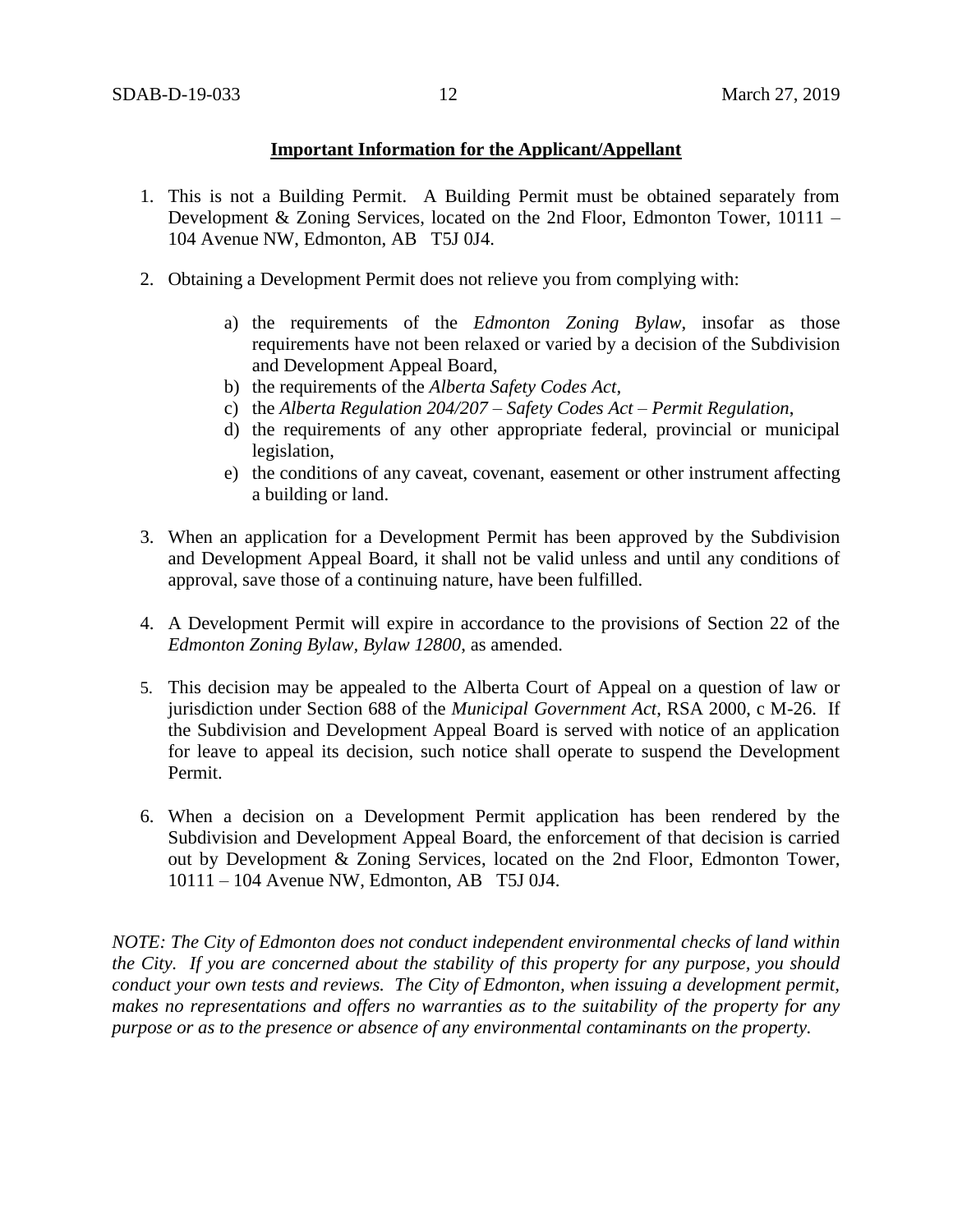

Date: March 27, 2019 Project Number: 292479452-001 / 292479452-002 File Number: SDAB-D-19-034 / 035

# **Notice of Decision**

[1] On March 13, 2019, the Subdivision and Development Appeal Board (the "Board") heard two appeals filed on **February 14, 2019 together**. The appeals concerned two Orders dealing with two abutting Lots issued by the Development Authority on January 24, 2019, to:

# **Acquire a Development Permit for Lodging House (Congregate Living) before March 15, 2019 or decommission the Lodging House (Congregate Living) before March 15, 2019.**

- [2] The first subject property is on Plan 1822556 Blk 11 Lot 2F, located at 11233 78 Avenue NW. The second subject property is on Plan 1822556 Blk 11 Lot 1F, located at 11235 - 78 Avenue NW. The lots are within the (RF3) Small Scale Infill Development Zone. The Mature Neighbourhood Overlay and McKernan / Belgravia Station Area Redevelopment Plan apply to the subject property.
- [3] The following documents were received prior to the hearing and form part of the record:
	- Copy of the Stop Order with attachments;
	- The Development Compliance Officer's written submissions;
	- The Appellant's written submissions;
	- Two letters in opposition to the proposed development; and
	- One letter in opposition to the property development from the McKernan Community League.
- [4] The following exhibits were presented during the hearing and form part of the record:
	- Exhibit  $A Lease$ , submitted by the Appellant.
	- Exhibit  $B Lease$ , submitted by the Appellant.
	- Exhibit  $C$  Written submission read by the Appellant.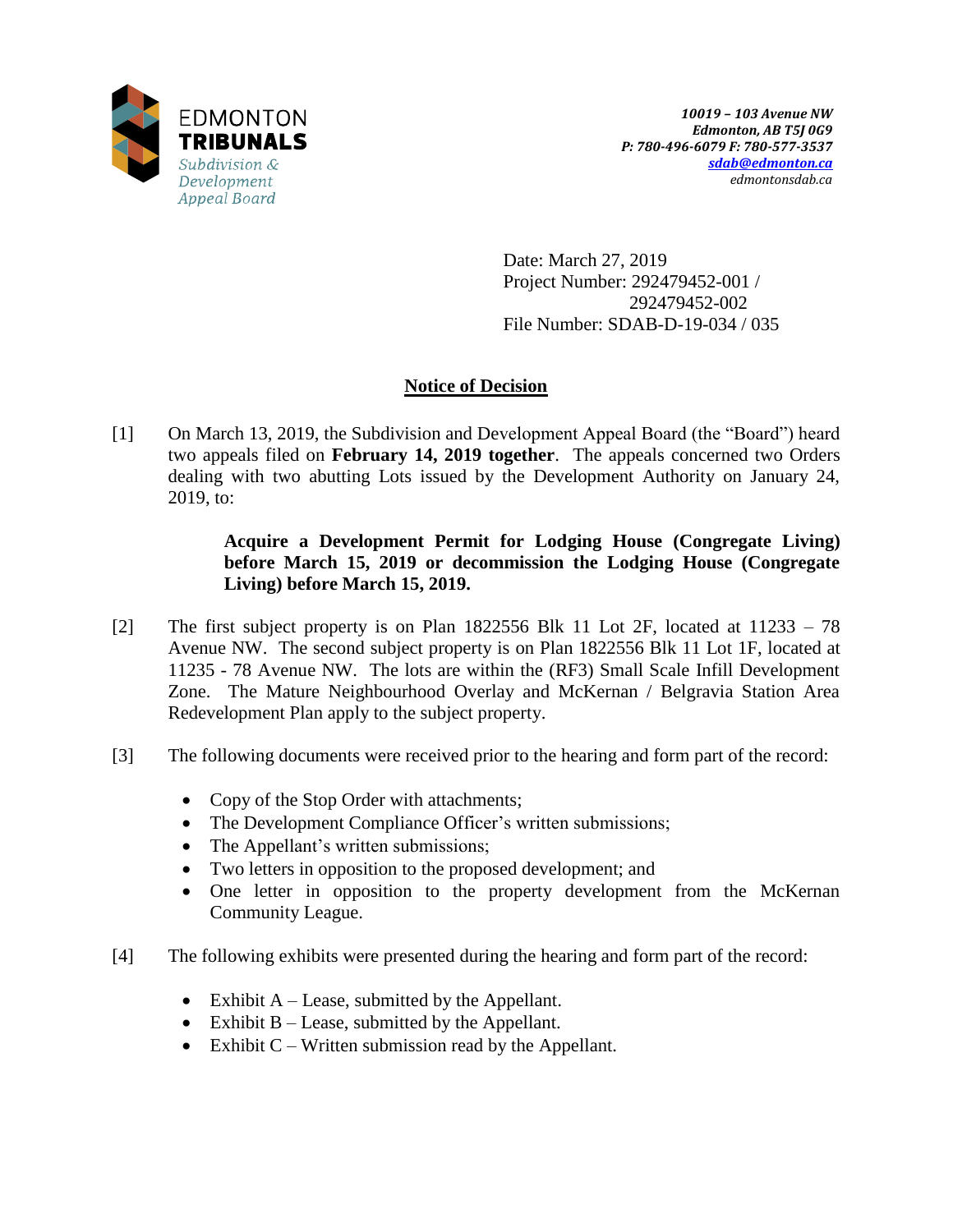### **Preliminary Matters**

- [5] At the outset of the appeal hearing, the Chair confirmed with the parties in attendance that there was no opposition to the composition of the panel.
- [6] The Chair outlined how the hearing would be conducted, including the order of appearance of parties, and no opposition was noted.
- [7] The appeal was filed on time, in accordance with Section 686 of the *Municipal Government Act*, RSA 2000, c M-26. ("*MGA*")

### **Summary of Hearing**

- *i) Position of the Appellant, Mr. Hunt*
- [8] Mr. Hunt explained to the Board that the property is new and well maintained.
- [9] He noted to the Board that he has received no complaints from neighbouring property owners.
- [10] In his opinion, because notices were sent to property owners, he believed that they now think that the property is being used as a Lodging House.
- [11] A development permit was issued for the two properties on March 20, 2017 based on drawings showing three bedrooms, one guest bedroom, and one library.
- [12] On November 5, 2018, he received a Notice to Enter Property document to inspect the property for secondary suites. It was confirmed on November 29, 2018 that Secondary Suites did not exist.
- [13] When asked, he confirmed that five people were living at each of the properties and was informed that only three unrelated people were allowed. Mr. Hunt agreed to have two tenants vacate the premises.
- [14] During the January 22, 2019 inspection, even though the number of tenants was reduced to three (3), he was told that there appeared to be four (4) tenants in the building.
- [15] One of the tenants confirmed that there were three (3) tenants when the Development Compliance Officer (DCO) asked him how many tenants there were.
- [16] Mr. Hunt offered to the Board that he could provide documentation to confirm how many people were living at the property.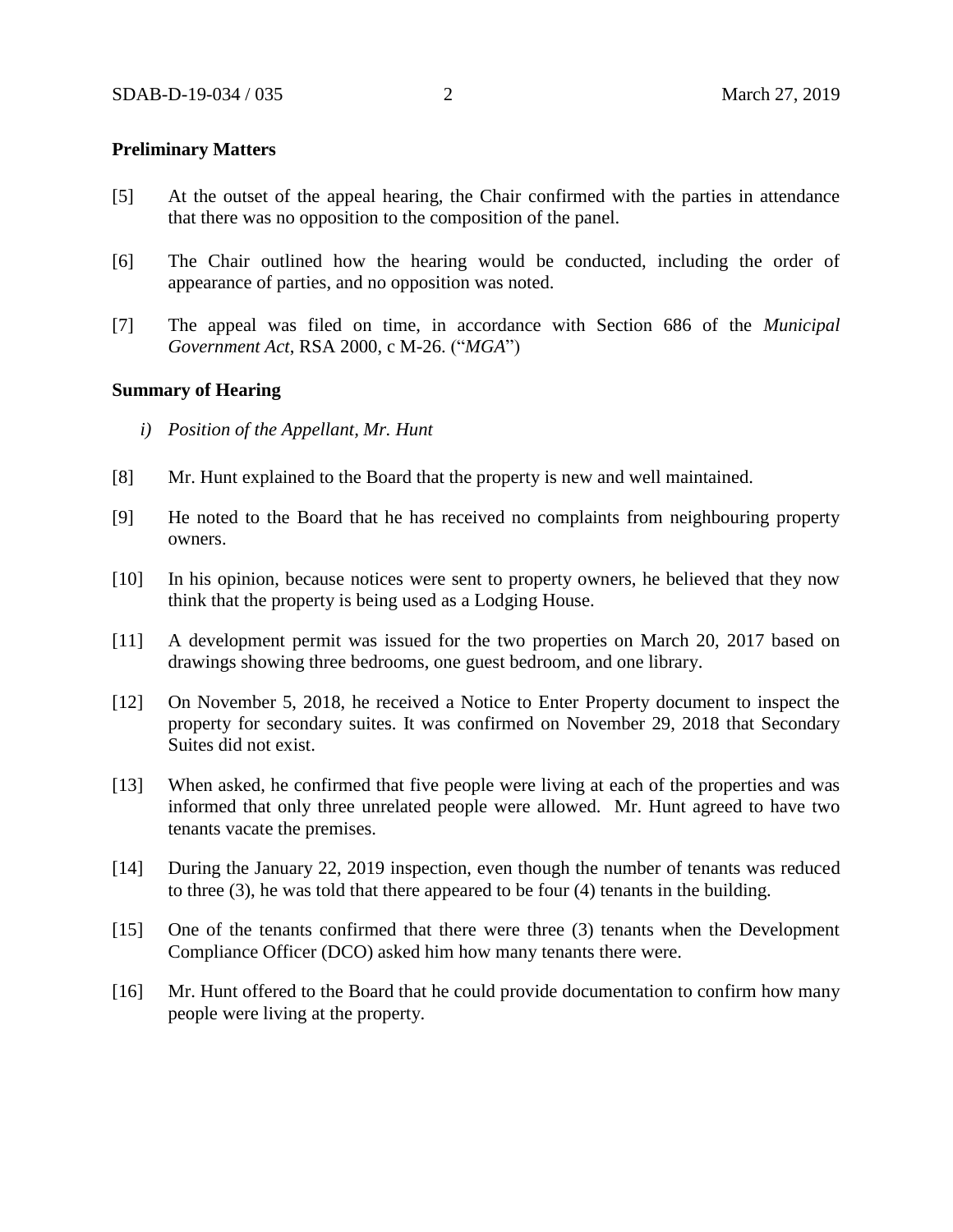- [17] Mr. Hunt explained to the Board that the Development Compliance Officer ("DCO") did not accept his offer to remove items from the rooms in order to comply. The Stop Orders were issued along with a fine in the amount of \$1000.
- [18] Mr. Hunt referred to page 5 of the DCO's written submission, which outlines the events that took place during the inspections and the elements of a Lodging House.
- [19] Mr. Hunt explained that he is a single father of two boys living in a Single Family Dwelling that has six (6) bedrooms, making the point that various rooms look lived in despite there are only three individuals in his personal residence.
- [20] He believed that the same principle applied to the subject sites. The three (3) tenants are students who set up their computer desks in the living room. Each one has a working computer and there is one shared gaming system, which is typical of students.
- [21] The DCO did not provide feedback on that property at 11235 78 Avenue where the living room was setup with a computer and furniture typical of a living room. The tenants at this location chose to set up their computers in their bedrooms. As a landlord, he explained to the Board that he cannot dictate how his tenants furnish their space.
- [22] He referred to the DCO's written submission where the DCO states that there are two full sized fridges at both properties.
- [23] Mr. Hunt stated that at the property at 11233 78 Avenue there are two full sized fridges as per the approved plans from October 5, 2017; one on the main floor and one in the basement.
- [24] An additional beverage fridge and small freezer are used on the main floor kitchen of 11233 – 78 Avenue. He noted that this is what his tenants chose to do.
- [25] He provided verbal evidence to the Board that the two rooms in the basement of both properties are empty and the full size fridge and freezer are empty and not being used.
- [26] The property at 11235 78 Avenue have the same appliances as the property at 11233.
- [27] The six (6) room house is not full of tenants. Again, he explained to the Board that the houses consist of three (3) tenants occupying bedrooms, 1 guest bedroom, and 2 rooms are empty.
- [28] He referred to Page 7, point 3 of the DCO's written submission, which states that a verbal and email warning was issued regarding the Lodging House, outlining that contraventions were not remedied by the time of the second inspection. Mr. Hunt stated that this is not accurate because he took the step to reduce the tenants from five (5) to three (3) as requested.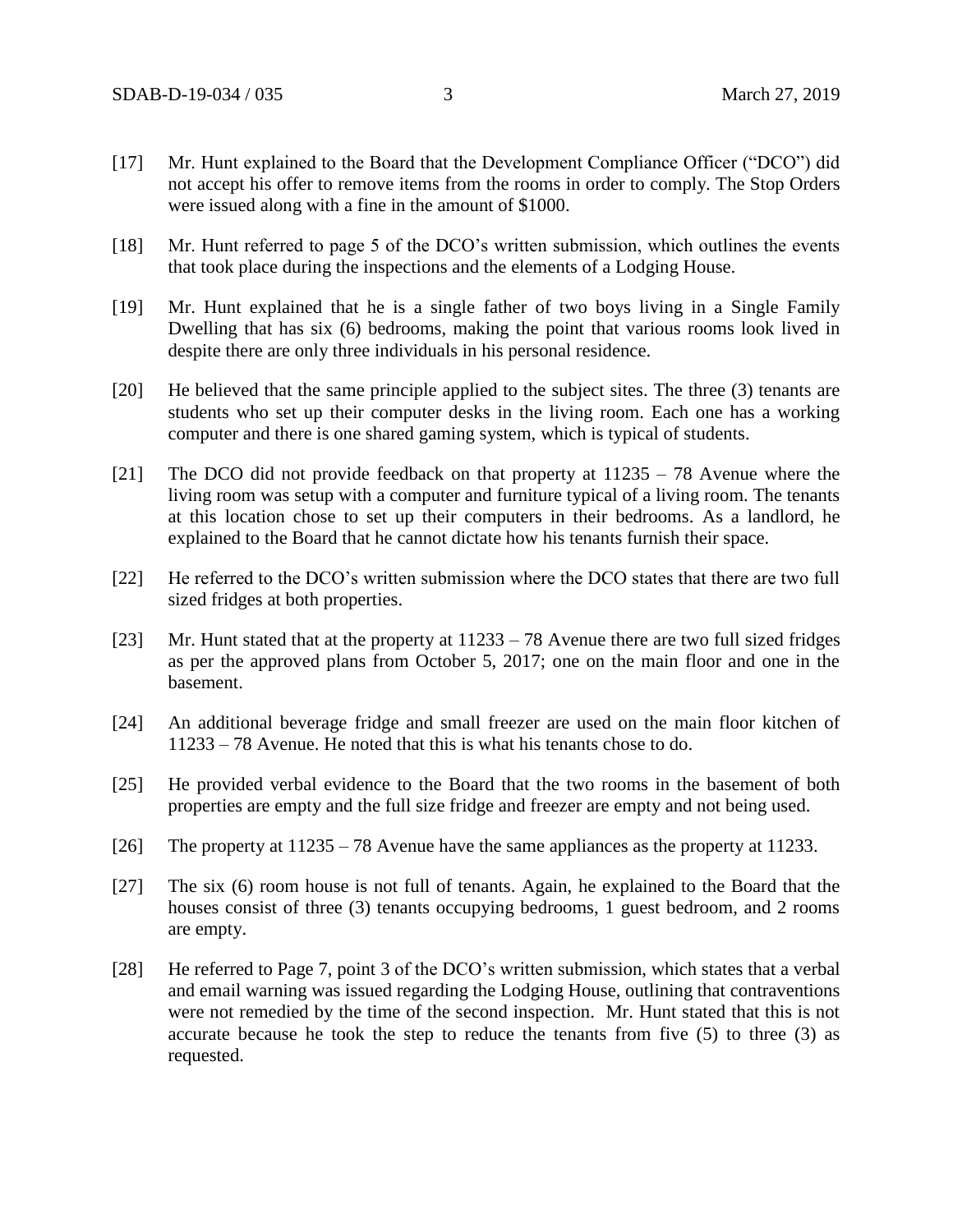- [29] He referred to Page 7, point 4 of the DCO's written submission, which noted that the bedrooms were being used. Mr. Hunt stated that he cannot dictate how his tenants use the rooms.
- [30] He referred to Page 7, point 5, of the DCO's written submission regarding land use impacts associated with a Lodging House. Mr. Hunt stated that there are only three (3) tenants and the house is not being used as a Lodging House.
- [31] Mr. Hunt referred to Page 9 of the DCO's written submission, the Definitions/Applicable Regulations for a Lodging House. Mr. Hunt reiterated that the property is not being used as a Lodging House as there are only three (3) sleeping units occupied, three (3) tenants in the building, and only three (3) tenants paying per lease, meeting the definition.
- [32] He referred to Page 22 of the DCO's written submission and stated that Mr. Hunt believed he has complied with Stop Order Section 645(1) and cannot do anything further.
- [33] He reiterated that he has received no complaints regarding the two properties. In his opinion, complaints were received only after notices were sent to property owners from the SDAB Office.
- [34] Mr. Hunt provided the following information in response to questions by the Board:
	- a. An inspection was done in December 2018 and any extra tenants had moved out by December 31, 2018.
	- b. He has decommissioned the property as a potential Lodging House.
	- c. He provided the Board with two leases for the subject properties (Exhibit A and B).
	- d. The plans referred to in the DCO's written submission are not the current plans as they do not show the basement plans.
	- e. He reiterated that he cannot dictate how his tenants use the rooms in the house.
	- f. He confirmed that there is one lease for each property. He has reduced the number of tenants from five (5) to three (3). The leases are listed as joint tenants. There is not one person listed as the main contact on the lease.
	- g. He confirmed that there are six rooms in the house with three tenants per subject site. The approved drawings show a master bedroom, three (3) bedrooms, a library, and an office. In his opinion, the library does not need to be used as a library and can be used as a bedroom.
	- h. Three rooms are occupied by tenants; one is being used as a computer room, and two are empty.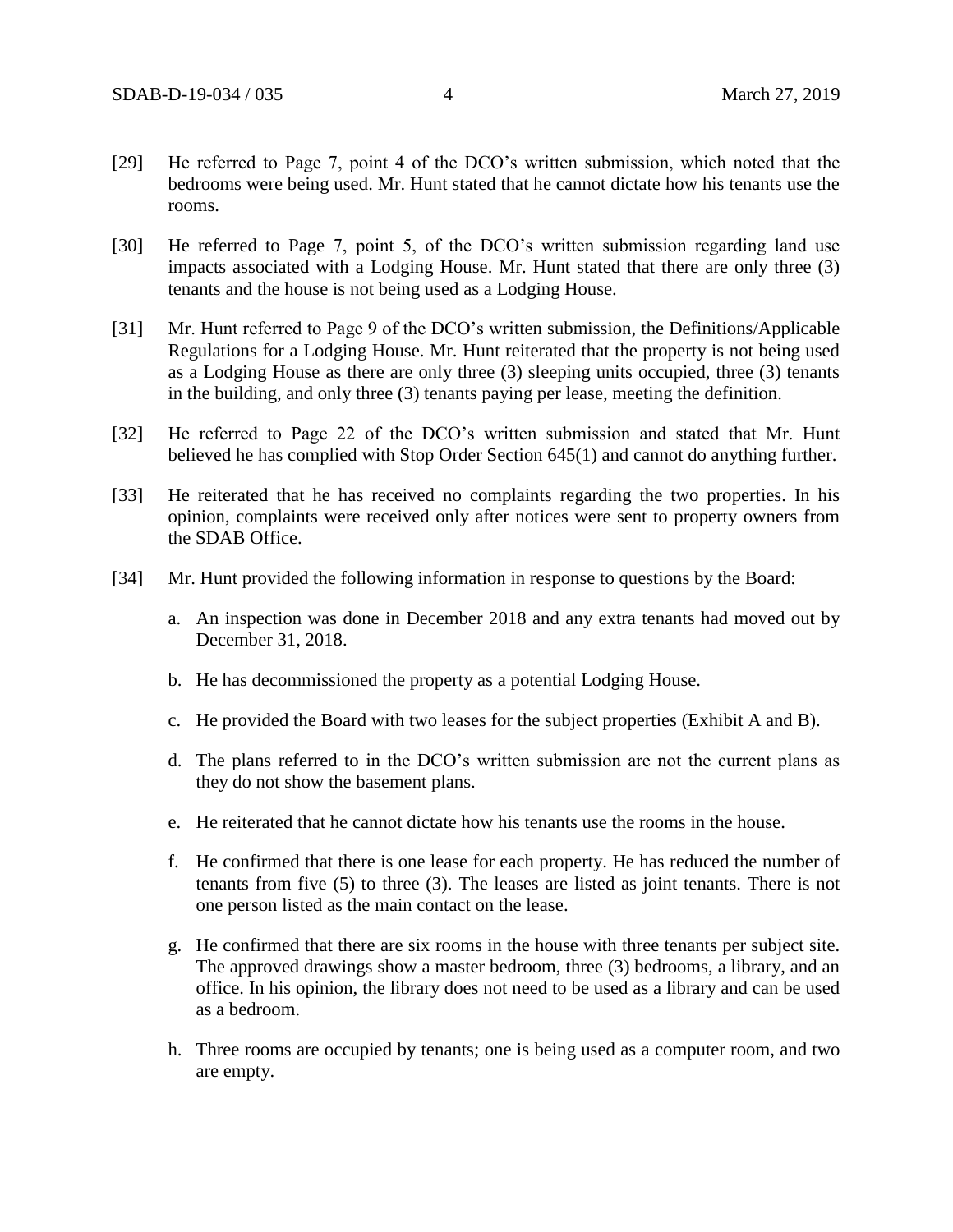- i. The tenants are aware of what their obligations are within the terms of the lease.
- j. He referred to Page 166 of the DCO's written submission, which showed the advertisement for the basement room. Mr. Hunt stated that the room was not advertised by him but possibly a tenant that was planning to move before the lease was up.
- k. He confirmed that there is one lease for each address. He could not provide the Board with the old leases.
- l. There are three (3) tenants on each side of the property. The other 2 people living at the site had a separate lease.
- *ii) Position of the Development Compliance Officer, Mr. Poitras, who was accompanied by Ms. Lamont*
- [35] Mr. Poitras explained to the Board that the investigation that he conducted was in relation to the Use and development of a Lodging House without a development permit for each side of the semi-detached dwelling.
- [36] The land title showed that Mr. Hunt owns both of the properties.
- [37] The subject Site is within the McKernan Neighbourhood and two blocks east of the McKernan/Belgravia LRT Station. The semi-detached house is on the south side of 78 Avenue between 112 and 113 Street. The University of Alberta is north of the subject property and within 10 minutes walking distance.
- [38] Mr. Poitras read Section 7.3(6) of the *Edmonton Zoning Bylaw* that states:

**Lodging Houses** means a building or part of building, used for *Congregate Living,*  containing *Sleeping Units* and **four or more persons,** and where there is no provision of on-site care, treatment or professional services of a physical or mental health nature. This Use does not include Extended Medical Treatment Services, Detention and Correction Facilities, Fraternity and Sorority Housing, Group Homes, and Limited Group Homes.

- [39] He reviewed the timelines of the investigation with the Board.
- [40] On September 12, 2018, a referral was made about two basement developments set up as Secondary Suites.
- [41] On November 5, 2018, a Notice to Enter the Property was mailed out to both addresses for an inspection on November 29, 2018.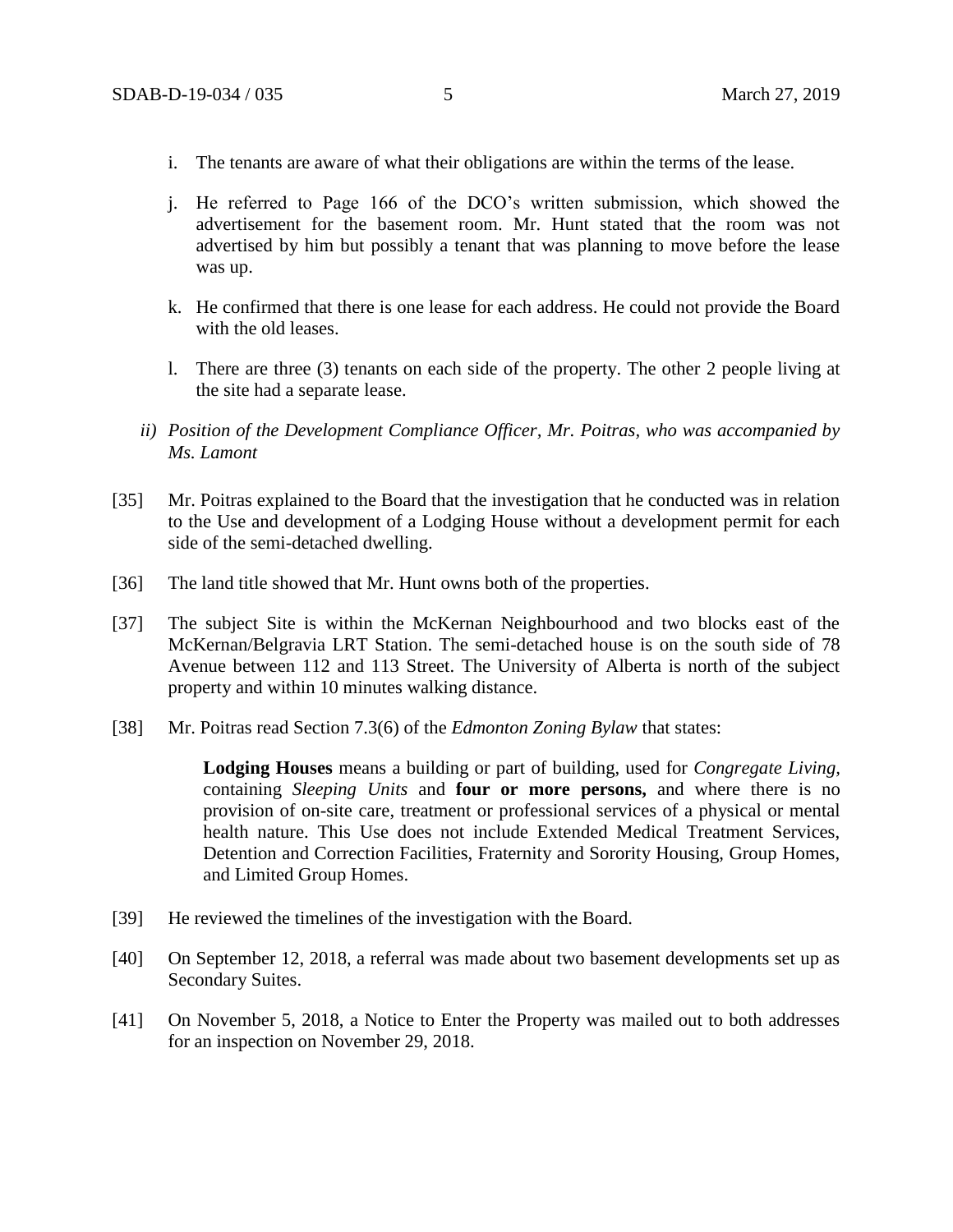- [42] On November 29, 2018, the property was inspected and determined that no Secondary Suites were identified at the time of inspection as both cooking facilities and key-locked separation were not present at the time of inspection.
- [43] At that time, however, Mr. Poitras noted that Lodging House Uses were identified at the time of inspection at both properties. Inspection results were that four (4) bedrooms containing personal effects, belongings, and full closets were identified at both properties; minimal furnishing in the living room at 11233 were identified; also at 11233 there were four (4) individual computer desks set up and no other furniture; two (2) full sized fridges at both properties and an additional mini fridge and freezer in main floor kitchen of 11233. After the inspection, Mr. Poitras issued Mr. Hunt a verbal warning that the Lodging House use was a contravention.
- [44] On January 22, 2019, the property was inspected for a second time and again found that Lodging House Uses were identified at the time of inspection at both properties. The inspection found four (4) bedrooms containing personal effects, belongings, and full closets were identified at both properties. There was minimal furnishing in the living room at 11233 and identified with four (4) individual computer desks set up and no other furniture; two (2) full sized fridges at both properties; and an additional mini fridge and freezer on the main floor kitchen of 11233. The basement rooms were empty.
- [45] A Violation Ticket was issued to Mr. Hunt for the unpermitted development (*Edmonton Zoning Bylaw* Section 23.1(2)(c))
- [46] Mr. Poitras noted that for the property at 11233, inspection photographs showed four (4) separate computer desks in the living room at 11233, which to him appeared to be in use by four (4) separate individuals. He stated that an unfurnished living room is typical of a Lodging House.
- [47] He referred to the photographs submitted in his written submission showing the computer tables; the unfurnished living room; and the occupied bedrooms with personal items.
- [48] It was his finding that because of the above, the use of the building is that of a Lodging House with shared facilities on the main floor and basement; two full size fridges; a freezer; and a mini fridge. This is not typical of one household.
- [49] Mr. Poitras noted that for the property at 11235, inspection photographs showed two occupied bedrooms on the third floor, two occupied bedrooms on the second floor and shared facilities on the main floor and basement.
- [50] There are significant impacts with the operation of a Lodging House and this Use is not permitted without a development permit.
- [51] A Lodging House is a Discretionary Use in the (RF3) Small Scale Infill Development Zone.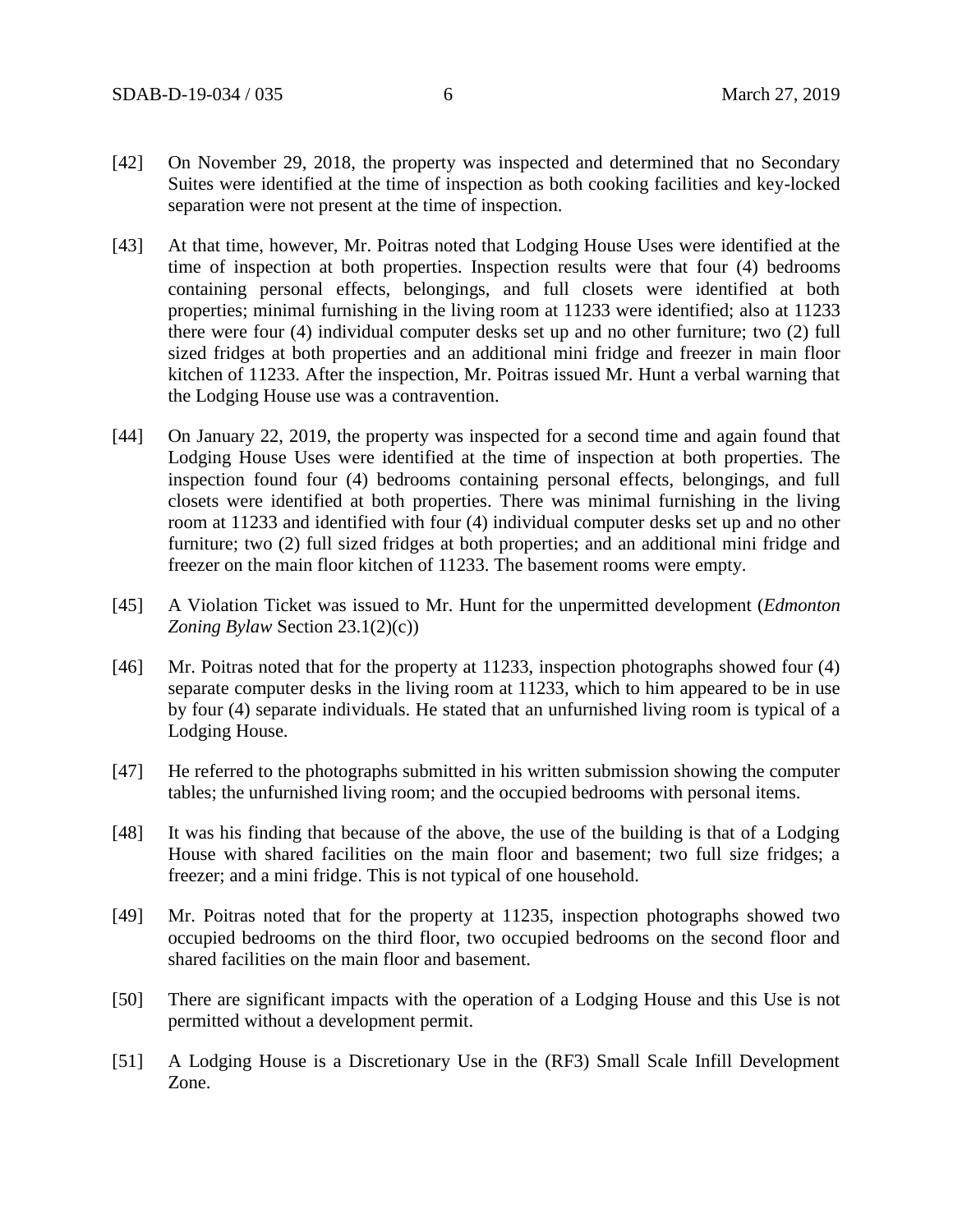- [52] Mr. Poitras provided the following information in response to questions by the Board:
	- a. The photographs are not current and were used to determine the Use. The shared facility has not changed and he felt there was no need to update the photographs.
	- b. He could not confirm if the photograph, which showed the second floor bedroom, at the property at 11233 is occupied, though it did have belongings in it.
	- c. He agreed that if the Appellant has reduced the number of tenants in the building, it now complies with the regulations of the *Edmonton Zoning Bylaw*.
	- d. He agreed that a guest bedroom could be in a Lodging House. However, on January 22, 2019, he thought it appeared that the four (4) bedrooms were occupied by individuals on a full time basis. In his opinion, just because a room does not look occupied does not mean it is not, in fact, occupied.
	- e. He confirmed that there were four (4) computer tables in the living room that were being used as there were personal items on the tables.

### *iii) Position of Mr. Gokce, affected Property Owner in opposition*

- [53] He has lived in the area for four years and lives within a 60 metre radius of the subject Site, establishing how he is an affected party.
- [54] He is opposed to the Use of a Lodging House in the neigbourhood.
- [55] There are several rental properties in the neighbourhood that are occupied by students as the neighbourhood is in close proximity to the University of Alberta.
- [56] He has seen several parties in the area with students living in the neighbourhood and there is always litter on the streets.
- [57] He would like to see more families living in the area and not students or Lodging Houses.

#### *iv) Rebuttal of the Appellant, Mr. Hunt*

- [58] Mr. Hunt noted to the Board that the bar area in the basement was approved by the City. The cooking facilities are not being used.
- [59] He reiterated that the plans submitted are not the current plans as they do not show the bar area in the basement.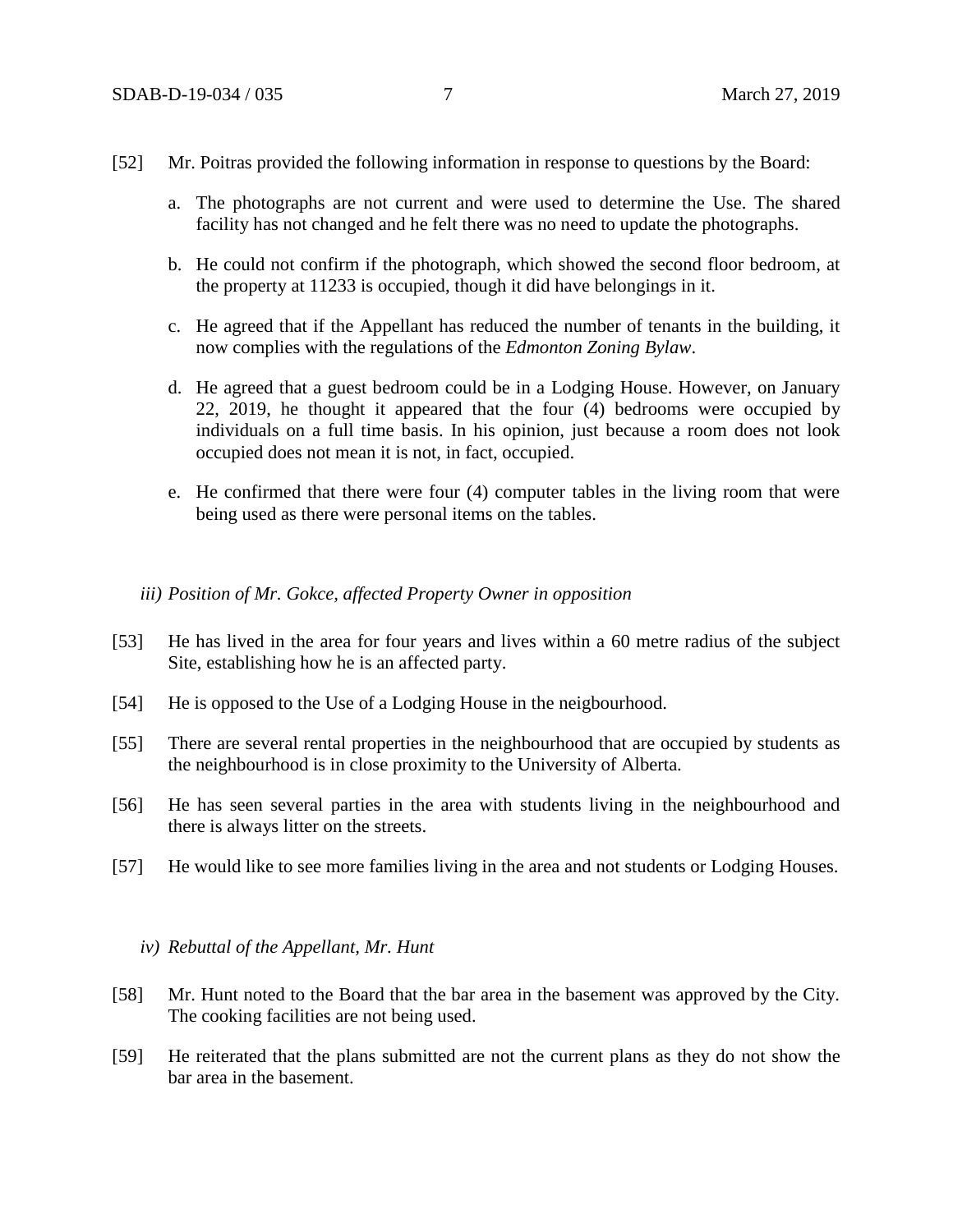- [60] He noted to the Board that it is difficult to determine if a guest bedroom is being used by a tenant from an outside perspective but maintained that there is only three (3) individuals, not four (4), living in either residence.
- [61] He explained to the Board that further inspections will not change what the current situation is regarding tenants living at the properties.
- [62] In his opinion, he has done everything to comply with the regulations of the *Edmonton Zoning Bylaw*.
- [63] Mr. Hunt provided the following information in response to questions by the Board:
	- a. In his opinion, building inspections and heating inspection with the City may have a policy to flag properties that could potentially be used as rental properties with secondary suites.
	- b. He does not believe the inspections were due to a complaint.
	- c. Two (2) of the lease agreements were terminated and those additional tenants moved on November 29, 2018 and December 31, 2018 out of the properties.
	- d. With regard to the advertisement for the basement suite, he did not advertise the space and he is of the opinion that a tenant may have tried to lease the basement suite without his knowledge. The lease states a sublease has to be approved by the landlord.
	- e. He confirmed to the Board that a potential fourth tenant was not due to a sublease and he is unaware of anyone other than the three (3) people who have signed a lease with him living in either property.
	- f. In his opinion, the Lodging House has been decommissioned and the Stop Order should be over turned for both properties.
	- g. There have been several inspections to the property and nothing has changed. He feels the inspections are impacting the tenants.

### **Decision**

- [64] The appeal is **DENIED** and the decision of the Development Compliance Officer is **CONFIRMED**. The Stop Order is **UPHELD** as issued for the property at 11233 – 78 Avenue (**SDAB-D-19-034**).
- [65] The appeal is **ALLOWED** and the decision of the Development Compliance Officer is **OVERTURNED** for the property at 11235 – 78 Avenue (**SDAB-D-19-035**).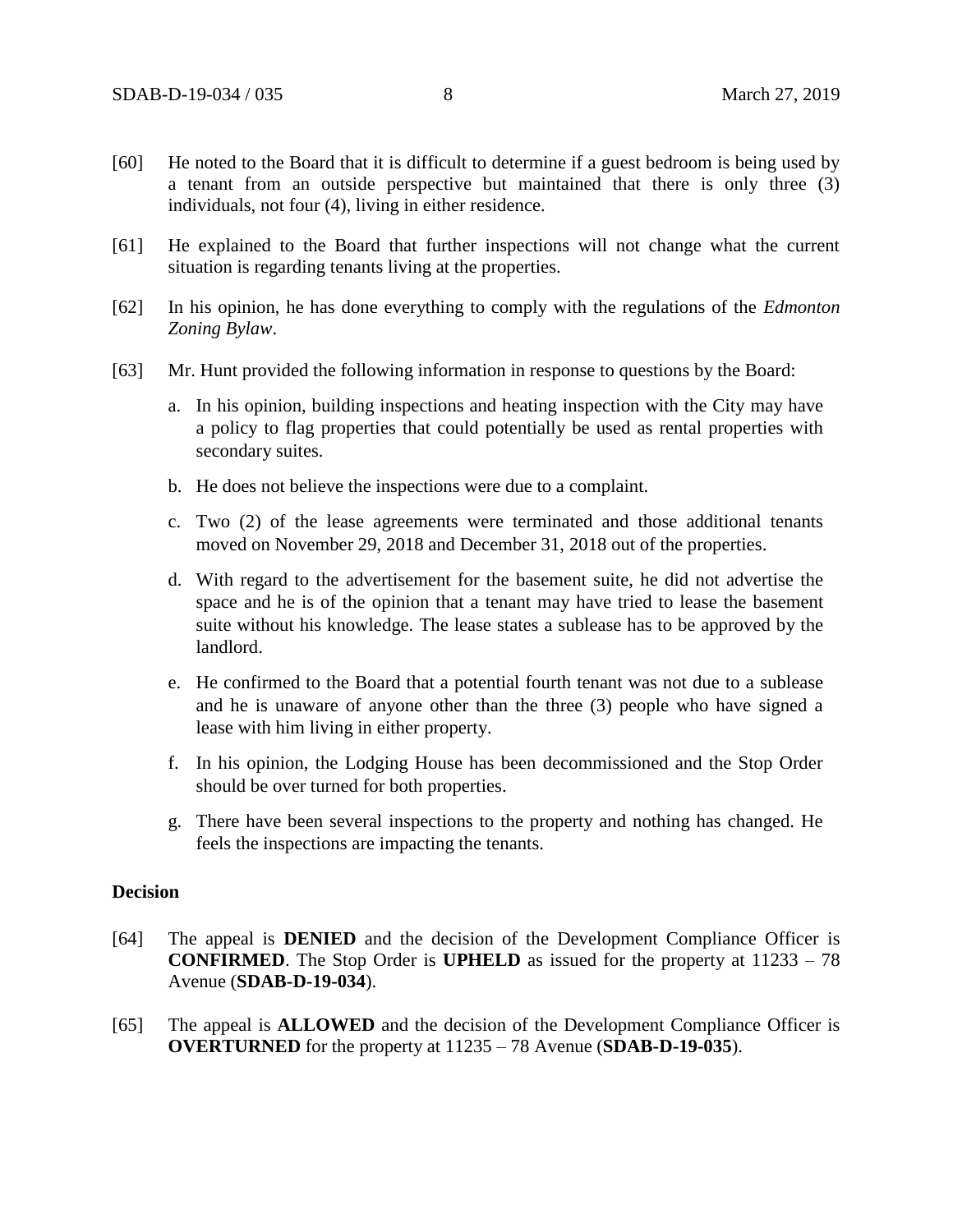### **Reasons for Decision**

- [66] The issue before the Board is whether or not each side of the Semi-detached dwelling of the subject properties were being used as a Lodging House at the time the Stop Orders were issued.
- [67] The Appellant acknowledged that prior to December 2018, both sides of the subject Site were being used as a Lodging House containing five (5) tenants at each property.
- [68] However, in the evidence submitted by the Appellant, he assured the Board that two (2) of the tenants moved from each property in December 2018, rendering compliance with the *Edmonton Zoning Bylaw*.
- [69] It was not disputed by the Appellant or the Development Compliance Officer that three (3) non-related individuals can live on each side of the semi-detached dwelling.
- [70] Now, specifically before the Board is the issue of whether or not on January 24, 2019 there were four (4) or more non-related individuals living on each side of the semidetached dwelling.

### **11233 – 789 Avenue NW**

- [71] The Board accepts the evidence submitted by the Development Compliance Officer that there were at least four (4) people living at 11233 – 78 Avenue.
- [72] Based on the photographic evidence, four (4) bedrooms all appeared to be occupied as the rooms contained clothes in each closet and personal effects in each bedroom.
- [73] In addition, based on the photographic evidence, the living room was not furnished as one would expect in a traditional house. The living room was converted into a study hall with four (4) separate desks, each containing a separate computer work station and each with personal effects.
- [74] The Board accepts the evidence submitted that the conversion of the living room to a study hall with four (4) work stations is determinative of the fact that it is more likely than not that four (4) people are living at the property at  $11233 - 78$  Avenue.
- [75] As a result, the Board finds that the Stop Order was accurately issued and the appeal is denied.

#### **11235 – 78 Avenue NW**

[76] With regard to the property at 11235 - 78 Avenue, the Board finds that the Development Compliance Officer has not provided enough evidence to convince the Board that four (4) people are living on that side of the semi-detached dwelling.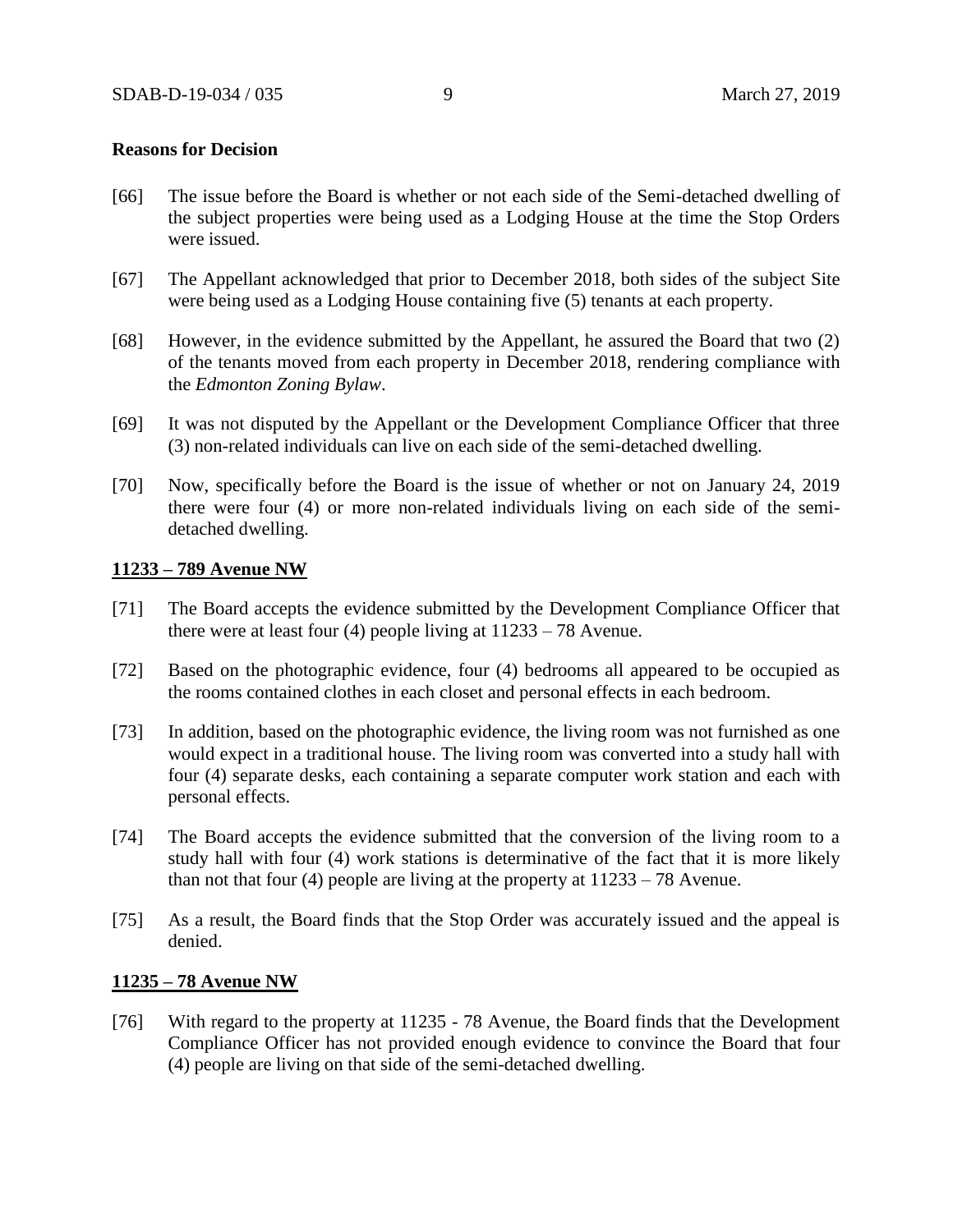- [77] The sole evidence presented with the existence of four (4) bedrooms that each contained a bed. There were fewer personal effects in the photographs in the bedrooms at 11235 – 78 Avenue than 11233 – 78 Avenue.
- [78] The photographs submitted by the Development Compliance Officer do not contain any current photographs of the living room from the January 22, 2019 inspection. The Appellant provided evidence that the living room is furnished as a traditional Single Family Dwelling.
- [79] No evidence was presented to the Board by tenants or the Development Compliance Officer other than the existence of four (4) occupied bedrooms for this address. That evidence is equally consistent with the Appellant's assertion that only three (3) occupants live at 11235 - 78 Avenue and the fourth bedroom is used as a guest bedroom/game room.
- [80] For the above reasons, the Board grants the appeal with regard to the Stop Order issued for the property at 11235 - 78 Avenue. The Stop Order is overturned.

KChemian of for

Mr. I. Wachowicz, Chairman Subdivision and Development Appeal Board

Board Members in Attendance: Ms. K. Cherniawsky; Ms. McCartney; Mr. D. Fleming

CC: City of Edmonton, Development & Zoning Services, Attn: Mr. Poitras / Ms. Lamont